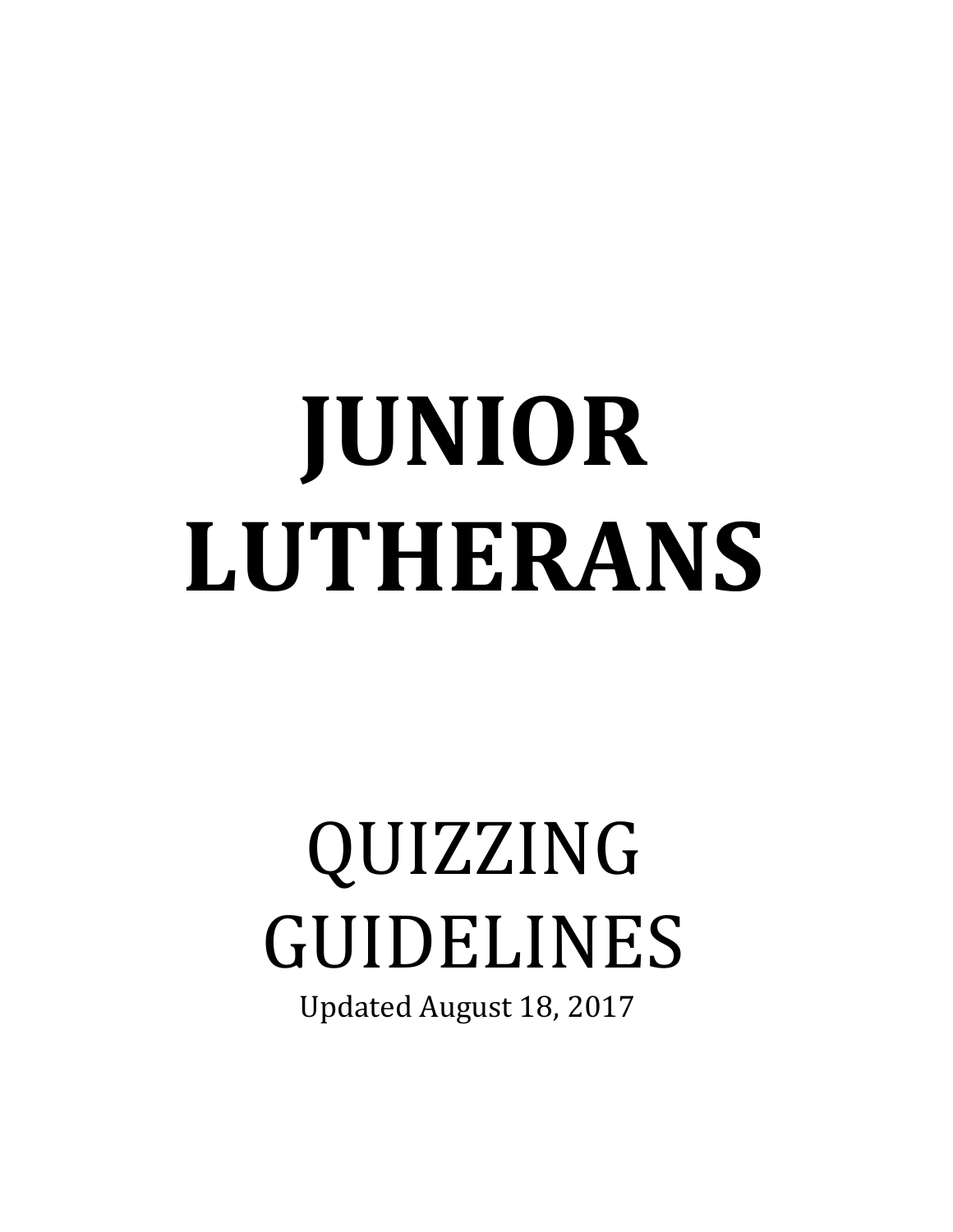## CONTENTS

Foreword… ................................................................................... 3 Junior Lutherans Quiz Team… .............................................. 4 Quiz Competition Guidelines… .......................................... 5 I. Team Arrangements… ........................................... 5 II. Being on Time… .................................................. 6 III. Rules for Play ................................................................ 6 IV. Judging Answers and Completions… ................. 8 V. Scoring… .............................................................. 10 VI. Time-outs and Substitutions… ........................ 10 VII. Fouls… ..................................................................... 11 VIII. Voiding Questions… ........................................ 12 IX. Closing the Match… ........................................... 14 X. Tie Games… ......................................................... 14 XI. Unusual Situations… .......................................... 14 XII. Point of Order ..................................................... 15 XIII. Judges' Ruling… .............................................. 16 XIV. Guidelines for Compiling Question Sets………16 XV. Guidelines for Quiz Officials… .......................... 18 Specific Duties of Quizmaster/Judge… ............... 18 Specific Duties of Timekeeper/Judge… ............. 20 Specific Duties of Scorekeeper/Judge… .............. 22 General Duties of All Judges… ............................ 23 Glossary of Terms… ........................................................ 24 Sample Scoresheet .................................................. 26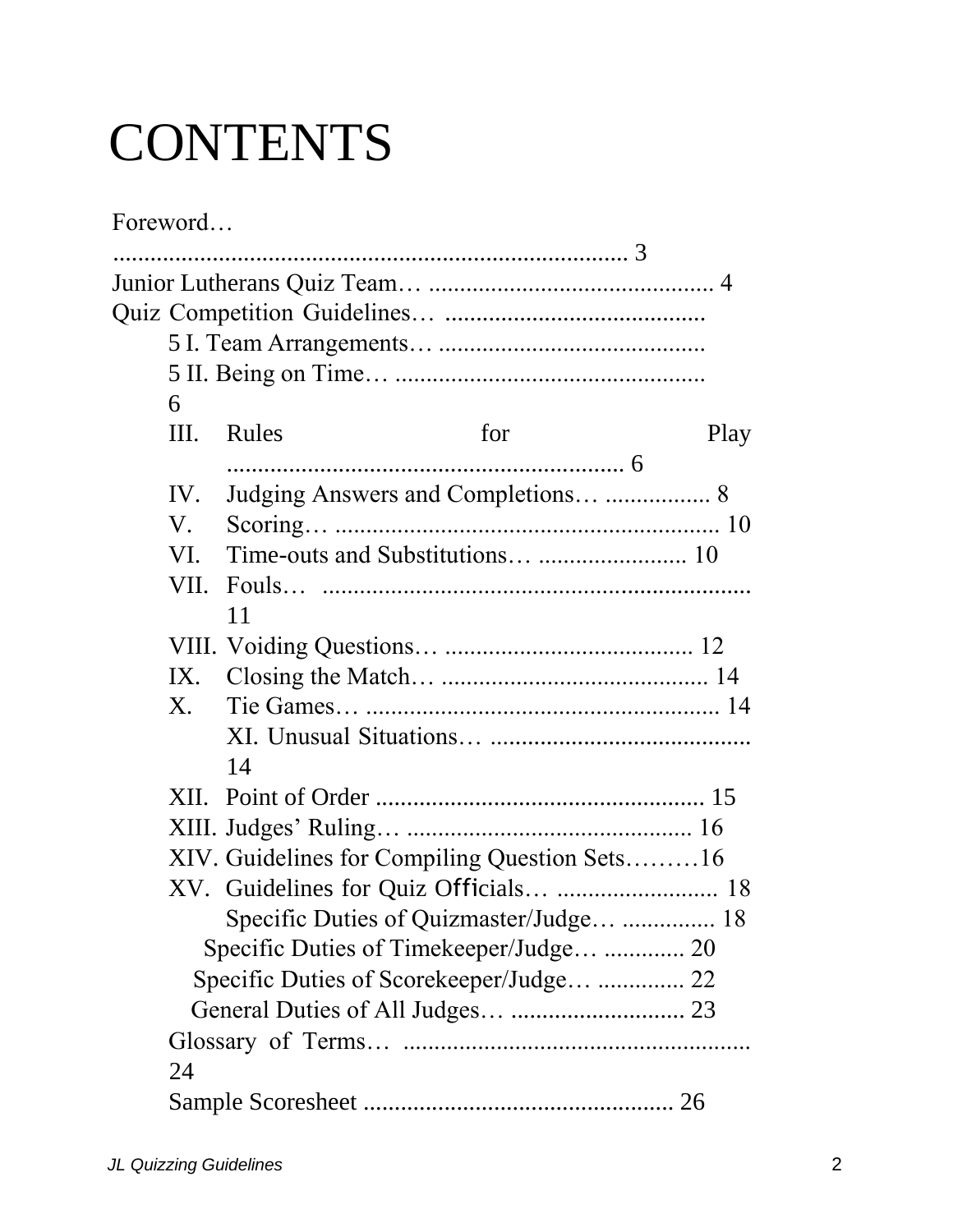## FOREWORD

The purpose of this booklet is to provide a general guideline for all Junior Lutherans (JL) quizzing teams. They are not to be used in the way of jurisdiction. You may find other resource material that will better serve your group. We encourage you to explore the best avenues and possibilities that will be most beneficial for enhancing your quizzers' talents and abilities.

During JL matches, it is natural for quizzers (and their coaches) to desire a win. There is nothing wrong with desiring to win; however, winning is not the ultimate goal. The goal of JL is that children will memorize the Word of God, understand its teachings, know Luther's Small Catechism and stay Lutheran throughout their entire lives.

While the *Junior Lutherans Quizzing Guidelines* do not cover every quizzing situation, it does provide uniform rules for friendly, uncomplicated quizzing. The Glossary is an integral part of the Guidelines.

The philosophy of team quizzing for elementary-age children centers on the four F's:

#### 1. Facts

These questions are a teaching tool to help children learn and assimilate important truths about the Bible.

#### 2. Fun

JL offers a fun avenue for children to study at their own level. Team quizzing should deemphasize competition, resisting the urge to develop superstars. Avoid a "winning is the only thing" attitude among quizzers and coaches.

#### 3. Fellowship

The wide variety of question usage, including studying with family and friends, provides rich Christian fellowship. This fellowship is broadened as the children quiz and make friends with children from other churches.

#### 4. Faithfulness

This is a great virtue taught through quizzing. JL is a program in which self-discipline and accountability are learned.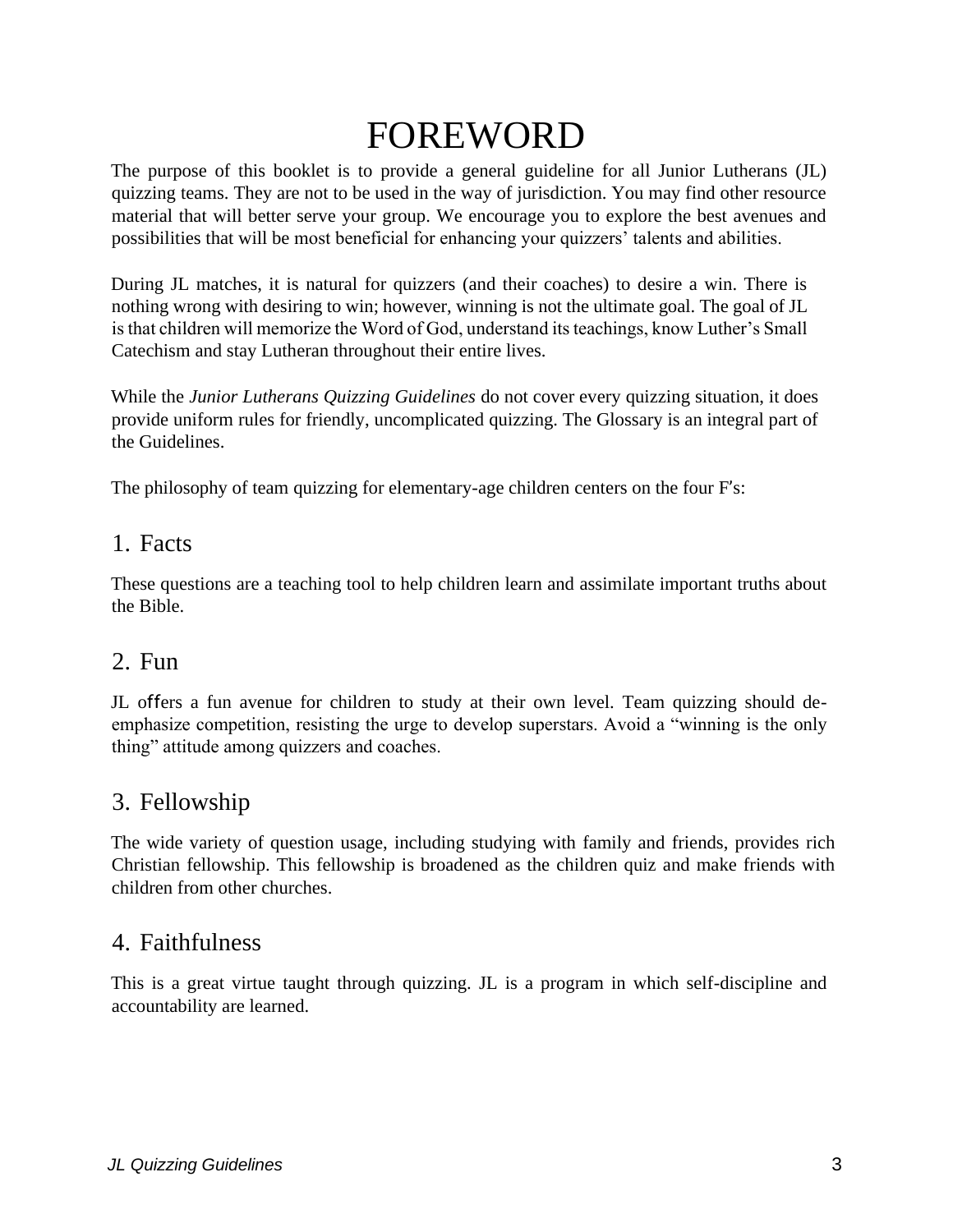## THE JUNIOR LUTHERANS QUIZ TEAM

A Junior Lutherans Quiz team consists of a head coach, a maximum of two assistants, and two to eight children eligible to participate. All must be from the same church. A church may have more than one team.

Coach Quiz Master Quiz Box Assistant Coach(es) Judges/Scorekeeper (2) Ext. Cord Players (2-8) TimeKeeper Tables (2)

#### **TEAM: OFFICIALS: EQUIPMENT:**

#### **District Level Quizzing**

A "District" is defined as a geographic segment of the United States which matches the geographic Districts of the LCMS. Participants in District quizzing must be children starting ages 4-5 for "X QUIZZER," ages 6-8 for "Novice, ages 9-12 for "Senior" as of September 1st of the quizzing season. The JL season runs annually from September through May. A child may compete through the entire season and postseason even though he/she completes the sixth grade during the year.

## QUIZ COMPETITION GUIDELINES

#### I. TEAM ARRANGEMENTS

- A. At most, four quizzers per team are selected to begin the quiz match. In order to compete, a team must have a minimum of two quizzers at the beginning of the quiz match. They should be seated at tables facing the officials.
- B. Team members, including substitutes and coaches, may not confer during the quiz match except during time-outs. An assistant coach may show the scoresheet, the *Questions and Answers Booklet,* or any form of it (i.e. electronic) to the head coach. Any other verbal or nonverbal communication, except during time-outs, is a **foul**. (VII, p. 11)
- C. The head coach is selected at the beginning of each quiz match remaining so for the entirety of the match, but not necessarily from quiz match to quiz match. Among the duties and privileges of the head coach are the following:
	- 1. Meeting regularly with the team for prayer, study, and practice quizzing.
	- 2. Selecting the starting quizzers and making substitutions and replacements.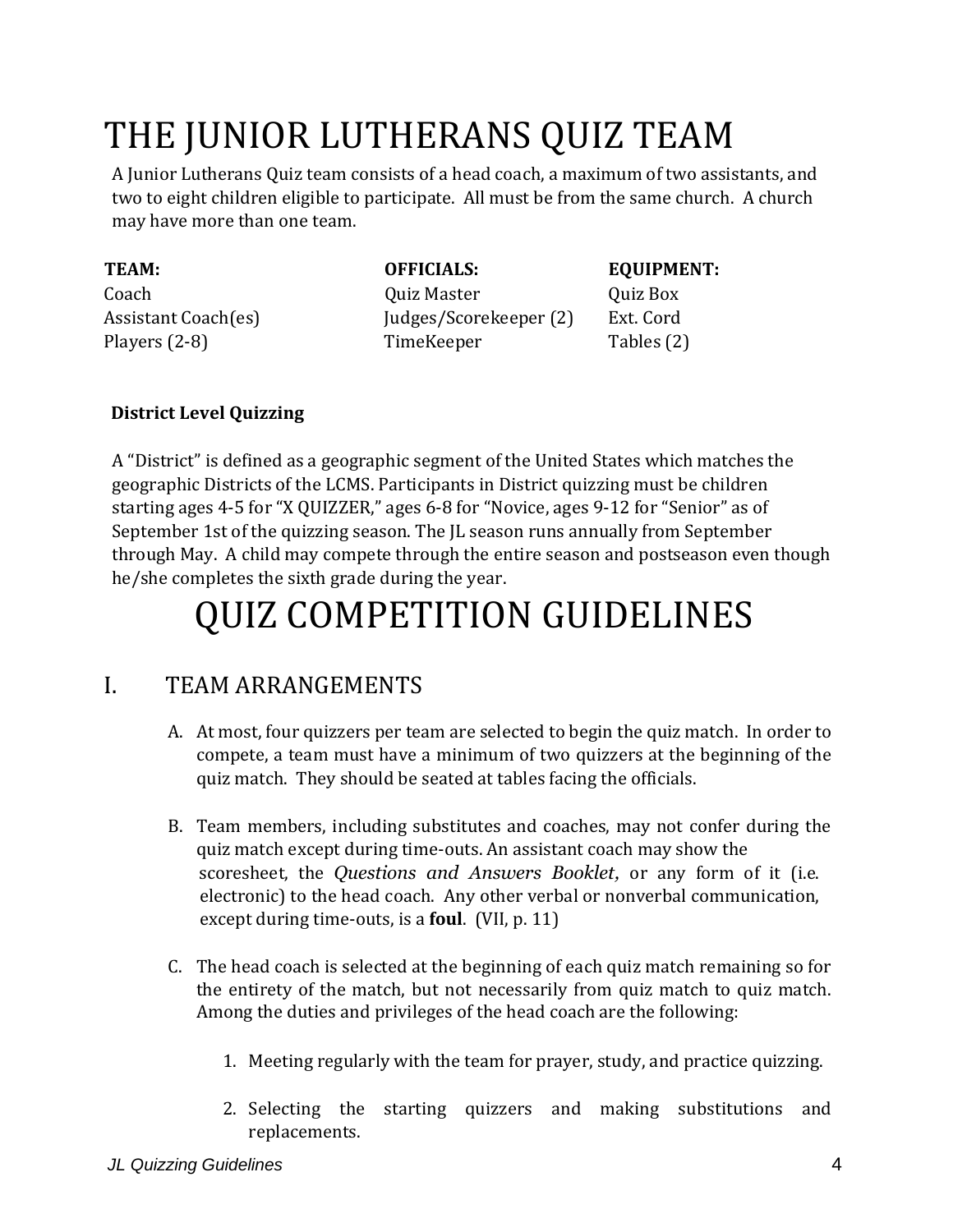- 3. Designating one quizzer to act as the captain. (optional)
- 4. Calling time-outs. (The team captain has same privilege.)
- 5. Making a request for **judges' rulings,** (XIII, p. 16) and **points of order,** (XII, p. 15)
- 6. Having access to the *Questions and Answers Booklet* during the quiz match. (Assistant coaches have the same privilege.)
- 7. Having a clear understanding of the *JL Quizzing Guidelines* and the proper application of them*.*
- 8. Setting and maintaining the proper attitude for the team during the matches.
- 9. Knowing the time and location of each competition.
- D. The following seating arrangement is to be used:

| <b>AUDIENCE</b>                                        |                             |                         |  |
|--------------------------------------------------------|-----------------------------|-------------------------|--|
| Coaches and Substitutes                                |                             | Coaches and Substitutes |  |
| Quizzers<br>4 3 2 1                                    | Quizzers<br>$1 \t2 \t3 \t4$ |                         |  |
| Quizmaster/Judge Timekeeper/Judge<br>Scorekeeper/Judge |                             |                         |  |

**Note:** *The audience must remain quiet during the entire quiz match.* 

#### II. BEING ON TIME

- A. Any scheduled orientation is an integral part of each competition. To be late for the the opening assembly places the team in jeopardy of forfeiting the first quiz match.
- B. A team which is not present in their first scheduled quiz room within five minutes after the scheduled starting time is in jeopardy of forfeiting that quiz match. When matches are run consecutively, teams should go directly to their next scheduled quiz area and will be considered on time if present within five minutes of the completion of their previous match.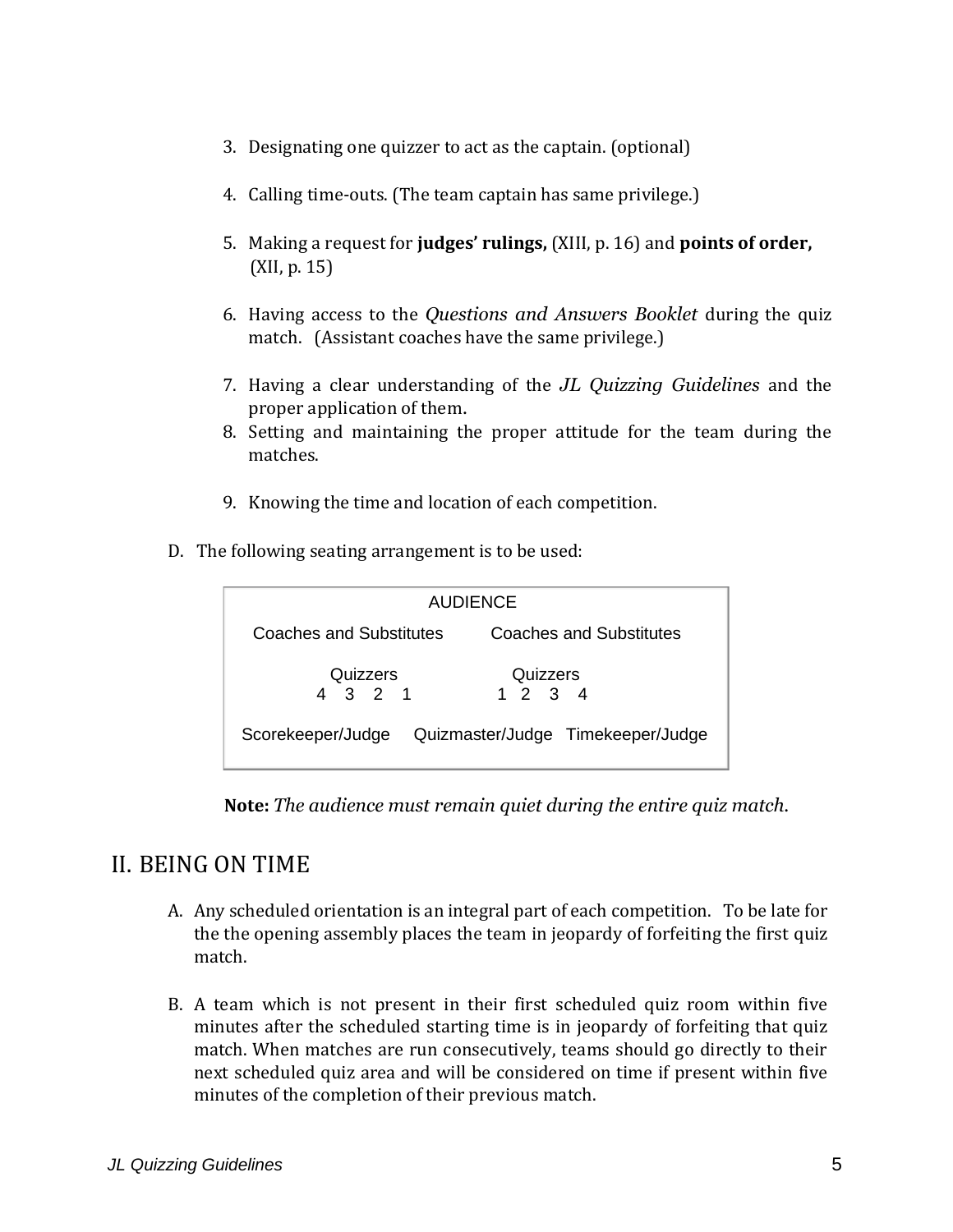- C. Any decision regarding forfeiture shall be made by the officials in consultation with the quiz coordinator directly related to that particular quiz competition.
- D. Each head coach is responsible for obtaining a written schedule or having a clear understanding of the location and time of each competition.

#### III. RULES FOR PLAY

- A. All questions and answers will be taken from the *Questions and Answers Booklet* written by Pastor Bruss and Pastor Kerns. Scriptures taken from the English Standard Version.
- B. The quizzers should have both of their hands on the table, palms down, and in contact with either table, quiz pad, or other hand. Violation of this section is not a foul unless there is an obvious attempt to confer with a team member or to distract the other team.
- C. The **"quizmaster"** will identify, by light color (green or red) and number (1,2,3,4), the first quizzer to respond (e.g. **RED ONE or GREEN THREE**) (XV. A.9, p. 19).
- D. Once recognized by the quizmaster, the quizzer will have 30 seconds to complete his response. It is a foul to begin answering before being recognized (XV.A.15,p. 20; VII.A.3, p.11).
- E. **What happens if no quizzer responds?** If no quizzer responds within five seconds after the conclusion of the reading of the question, **"TIME"** is called, and the quizmaster proceeds to the next question (XV.B.2, p. 21).
- F. **What happens if a quizzer activates the equipment early?** When a quizzer interrupts the reading of a question by activating the equipment, the quizmaster must immediately stop reading the question and call **"INTERUPTION",** unless the quizmaster has begun to read the last word of the question. In that case, he should complete the final word.

*EXAMPLE: "Question. Question number one for ten points. Who inspired the…" (Quizzer interrupts.) "Interruption. Green two."* 

G. **What happens if a quizzer interrupts a question and gets it wrong?** If a quizzer interrupts the initial reading of a question and receives a judgment of incorrect, the question is restated and read for the opposing team only. During the rereading of an interrupted question to the opposing team, if a quizzer from the first responding team activates the equipment, reset the equipment and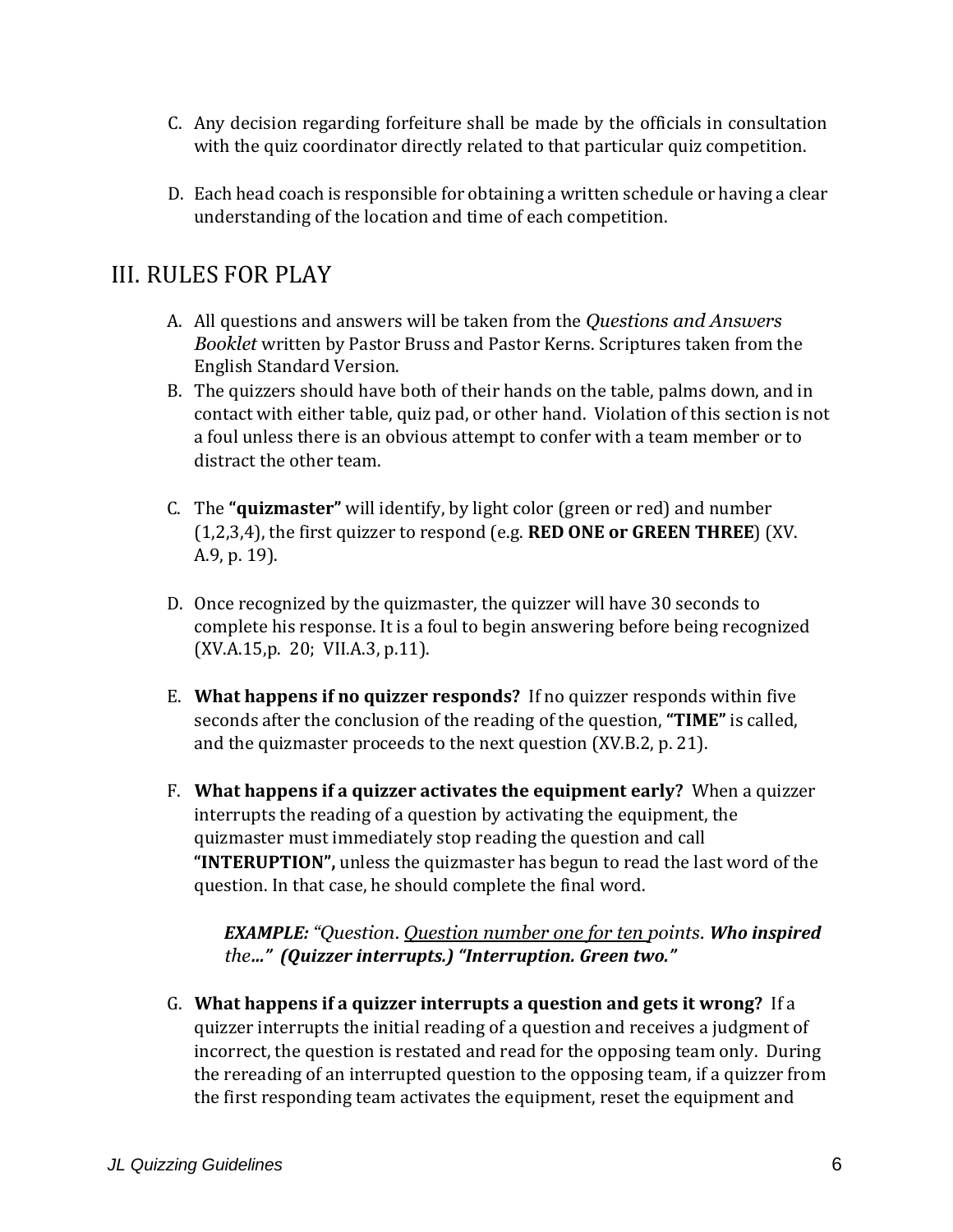restate which team is to respond. Continue with the rereading of that question. No foul is assessed.

*EXAMPLE: The quizmaster might say the following: "The response is incorrect for a minus ten points. The question was interrupted; it will be reread for the* **(red)** *team only. Question. Question number…*"

- H. **The following involves the quizmaster:** If the quizmaster fails to call "**Interruption,"** a judge may do so. If neither call "**Interruption,"** the quizzer does not have to finish the question portion. If the response is ruled incorrect, the question will be reread for the other team even when **"Interruption"** was not called. If the quizzer voluntarily chooses to complete the question portion, the response should be judged as on any other interruption (IV. B.5, p.9).
- I. **The following involves a quizzer:** If a quizzer activates the equipment during the Introductory Remarks (i.e. Question Number, point value and where applicable, **"Quotation question,"**) that quizzer will be charged a foul. The question is then restated with all quizzers eligible to respond (VII. A.2, p. 11; XV. A.11, p. 20).
- J. **The following involves a quizzer:** If a quizzer interrupts a question being reread for his team only, it is judged the same way as any other interrupted question.
- K. **The following involves the equipment:** If the equipment indicates a tie between members of the same team, the head coach should decide which quizzer is permitted to respond.

#### IV. JUDGING ANSWERS AND COMPLETIONS

- A. A response is correct if any of the following conditions are met:
	- 1. When it contains all the basic information (the same question and/or answer in essence) called for on the *Questions and Answers Booklet.*  (See p. 24 for examples of "essence.")
	- 2. When the answer portion to a quotation question is given word-for- word, without adding, deleting, changing, or repeating any word contained in the *Questions and Answers Booklet* answer. The reference must also be given on quotation questions. If interrupted, the completion of the question portion may be given in essence.
		- a. The reference (i.e. Scripture and verse) may be given either before or after quoting the answer or both.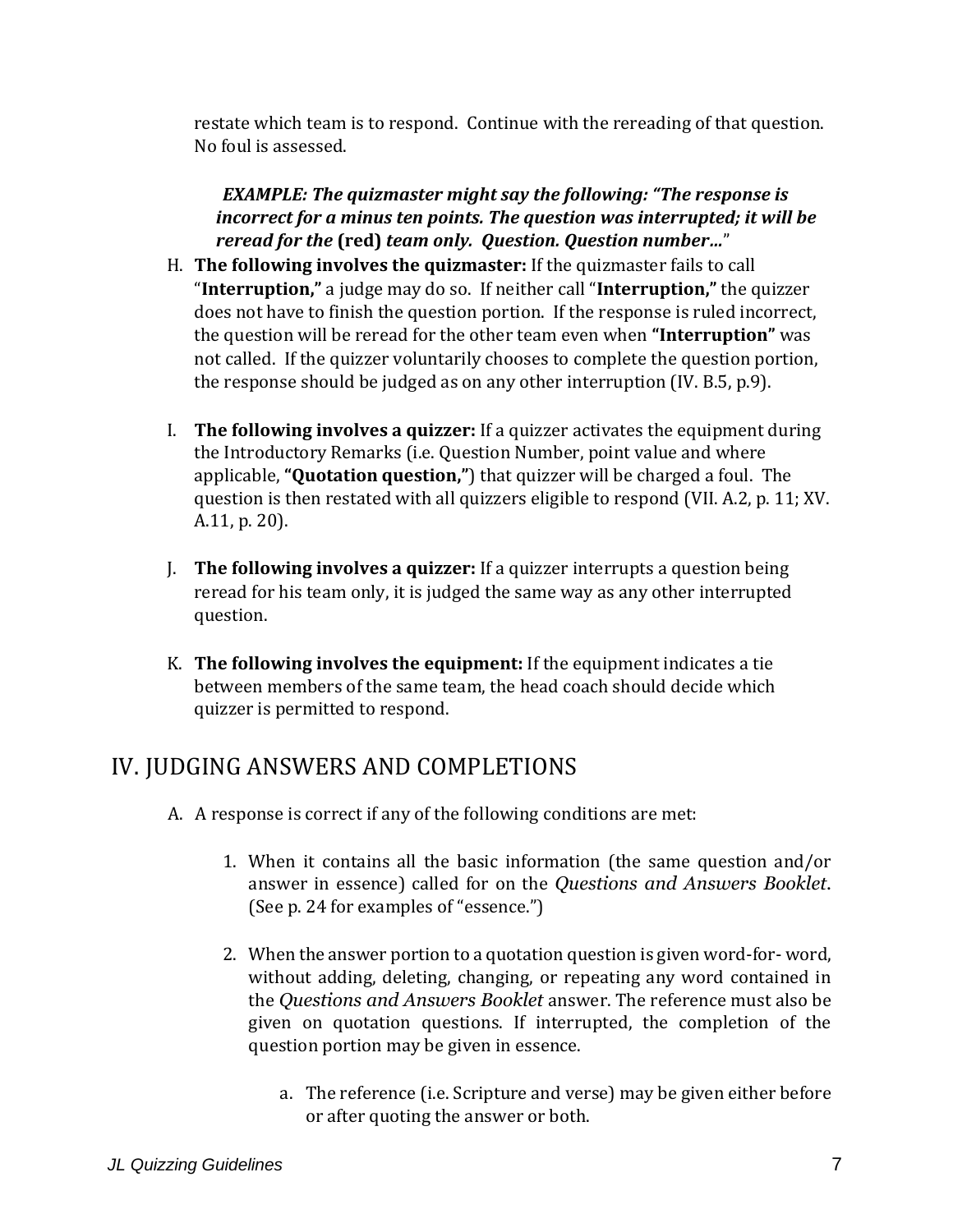- b. Repeating a word in the reference portion or question portion is permissible.
- 3. When the judges rule that the quizzer's completion of an interrupted question, including quotation questions, is the same basic answer, though in different words.
- 4. When a mispronunciation of any word(s) is still clearly recognizable as the word(s) required, for either a non-quotation or a quotation response.
- 5. Once all correct information called for in a response is completely given. Any additional erroneous information is disregarded for both quotation and non-quotation responses.
- B. A response is incorrect if any of the following are not met:
	- 1. When the quizzer fails to accurately give the correct information before the calling of "**TIME."**
	- 2. When incorrect information is given in either the question or answer portion before the response is completed (quotation or non-quotation) (XV. A.14, p.20).
	- 3. When any word or portion of a word is omitted, repeated, added, or changed (except for mispronunciation) while quoting the verse portion to a quotation question.
	- 4. When mispronunciation, or failure to speak loudly or clearly, makes it impossible to recognize the words required for that response.
	- 5. Failure to complete the interrupted question portion before giving the answer (III. H, p. 8).
	- 6. When the judges rule that a quizzer's coach or team member gave the quizzer help (VIII. B.3, p. 13).
	- 7. When a quotation answer portion contains words that are NOT in the *Questions and Answers Booklet* answer. This includes words that may exist in some Bible texts but are not used in the *Questions and Answers Booklet*. The exception to this would be words given after all correct information called for in a response is completely given; then any additional erroneous information is discarded (IV. A.5, p.9).
- C. Other rules in judging answers and completions—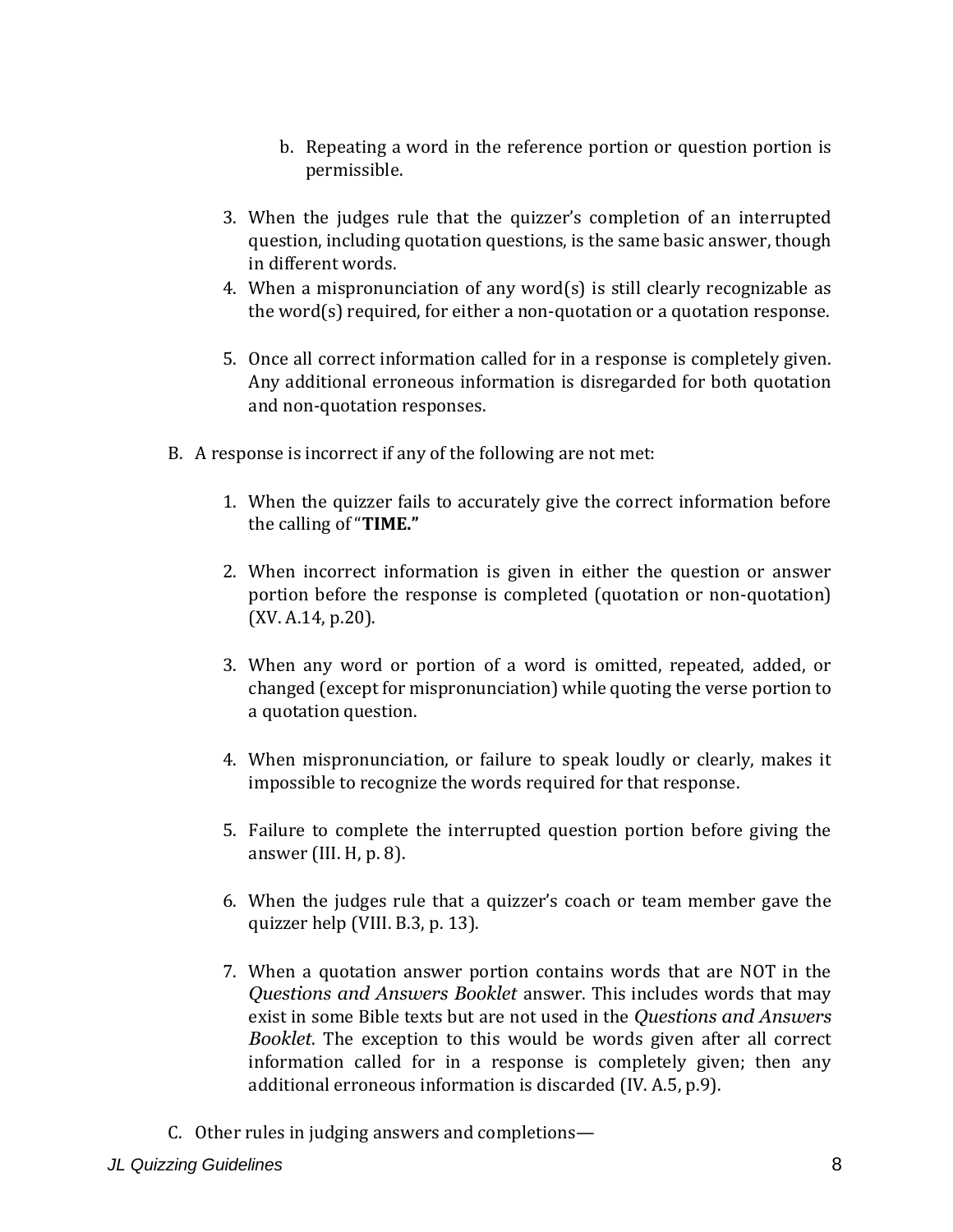- 1. The *Questions and Answers Booklet* portions that have words or phrases of similar meaning separated by the conjunction "or" require only one of those words or phrases to be ruled correct.
- 2. The *Questions and Answers Booklet* portions that include the conjunction "and" require all words or phrases joined by the conjunction to be given in essence for a correct ruling (IV.A.1, p. 8).
- 3. The *Questions and Answers Booklet* questions requiring a specific number (such as "give seven," or "name four") require only that number in the response for a correct ruling even though more choices are listed in the *Questions and Answers Booklet.*
- 4. The *Questions and Answers Booklet* may contain a word or words in parenthesis ( ). The word(s) in parenthesis are optional and not required for a correct ruling.
- 5. Scripture references given in italics and parentheses following a nonquotation-style *Questions and Answers Booklet* answer are for study purposes and are not required as part of the response.

#### V. SCORING

- A. A correct response scores the full point value of the question.
- B. An incorrect response deducts one-half the point value of the question.
- C. A quizzer correctly responding to six questions receives a ten-point bonus.
- D. A quizzer foul deducts five points from the quizzer's score, (indicated on the score sheet). The last 2 pages show a completed and blank scoresheet.
- E. A team foul deducts five points from the team's score.

#### VI. TIME-OUTS AND SUBSTITUTIONS

A. Each team is permitted three 30-second time-outs to use at any time during the entire match except when the quizmaster has called "**Question."** Once the quizmaster has started reading a question, no time-out is allowed until the completion of judging that question. An additional time-out for each team will be allowed during overtime.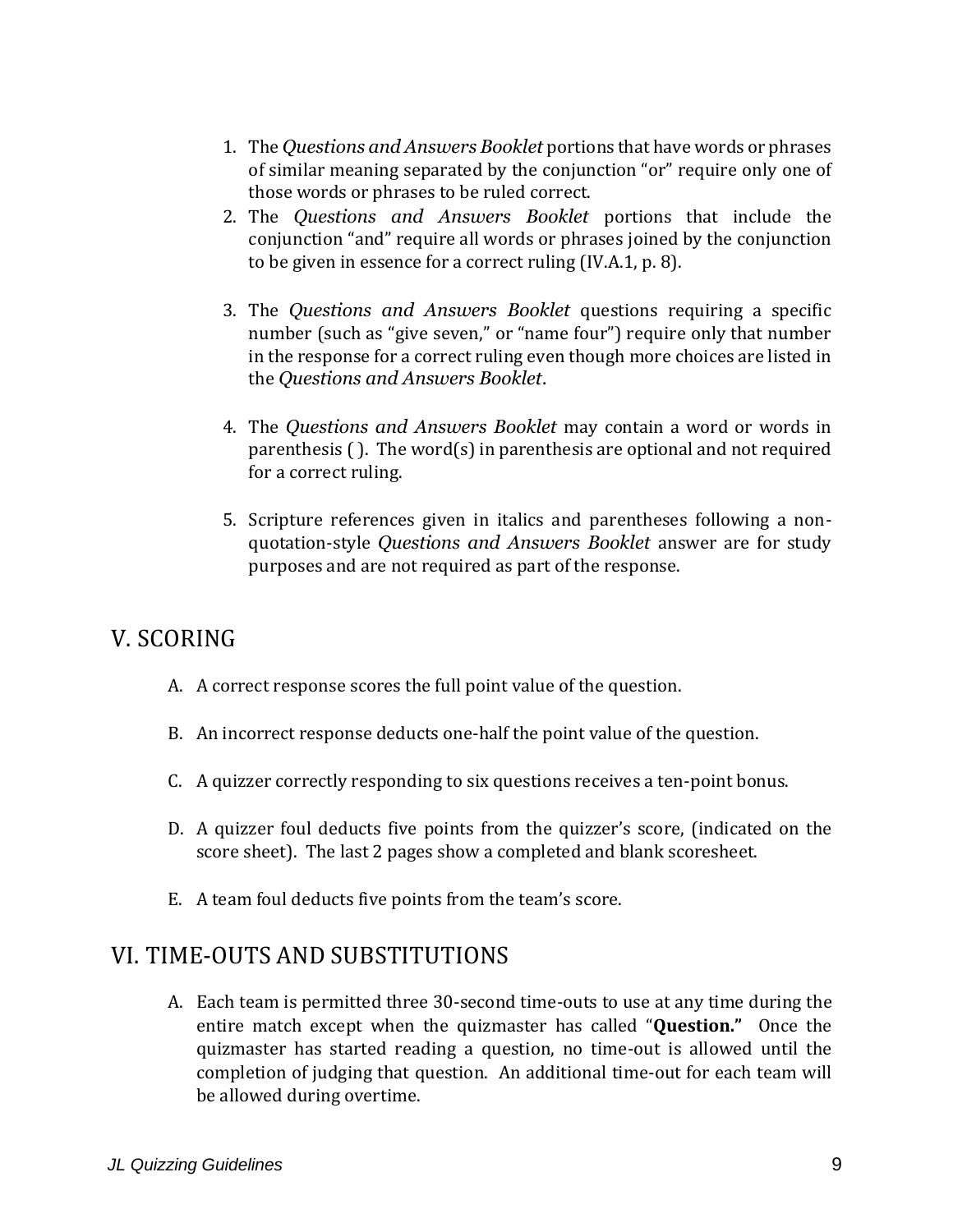- B. Requesting a time-out after a team has already called three time-outs (prior to an overtime period) is a team foul and the time-out should not be permitted (VIII.A.7. p. 12).
- C. Either the head coach or captain may request a time-out.
- D. Quizzer substitutions may only be made during time-outs or immediately following the calling of **"Time"** (at the conclusion of the time-out) and before the calling of the next question. If substitutions are made during a time-out, they should be announced by the head coach calling that time-out.
- E. Upon the calling of **"Time,"** all discussion among teams must immediately cease (I.B, p.5; VII.A.1, p. 11).
- F. Improperly conferring before a time-out is granted or after **"Time"** has been called is considered a team foul. Conferring must take place only during timeouts as granted by the quizmaster. An obvious attempt to communicated by verbal or nonverbal means at any time is considered improper conferring. The exception is that an assistant coach may show the scoresheet, *Questions and Answers Booklet,* or any form of *Questions and Answers Booklet* to the head coach.
- G. Any unused time-outs from regulation may be used during overtime.
- H. Upon the calling of **"Time,"** the quizmaster may also query if any substitutions were made before proceeding with the next question.
- I. When a quizzer leaves a match, he/she cannot reenter, even in over-time, nor when any one of the following three situations occurs: the quizzer has accumulated three fouls, or three incorrect responses, or six correct responses. A replacement for that quizzer may be made without calling a time-out.

#### VII. FOULS

A The following are fouls: [(T) indicates a team foul and (Q) indicates a quizzer foul]

- 1. (Q) A quizzer activates the equipment during the Introductory Remarks (i.e. Question Number, point value and where applicable, "Quotation question." (III.I, p. 8; XV.A.11, p.20).
- 2. (Q) A quizzer begins to respond before being recognized by the quizmaster. However, the quizzer should be permitted to complete his response and be ruled "correct" or "incorrect" before the foul is assessed (XV.D.1, p.23).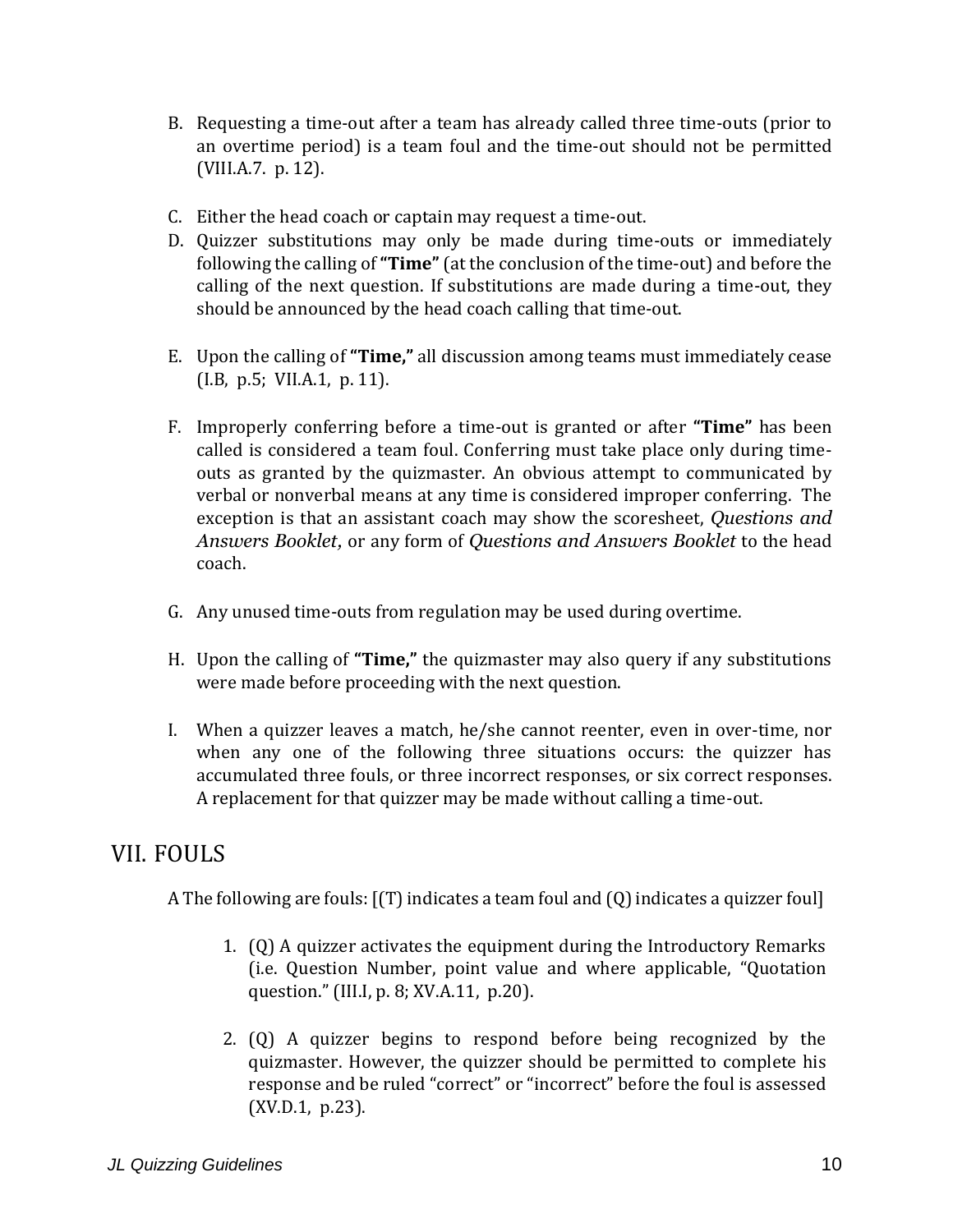- 3. (Q) A quizzer begins to respond when another quizzer was recognized (VIII.B.8.a,b, p. 13). This quizzer is charged with a foul and must allow the quizzer who was called upon to answer.
- 4. (Q) A quizzer demonstrates unsportsmanlike conduct such as hitting the table or making noises or movements in an obvious attempt to distract the other team or assist a teammate (VIII.B. 2,3, p. 13).
- 5. (T) A quizzer, coach, or substitute improperly confers.
- 6. (T) A coach calls a point of order related to section IV "Judging Answers and Completions." Only a judges' ruling can be requested to obtain reconsideration of a ruling of correct or incorrect (XII.B.6, p. 15).
- 7. (T) A team calls a fourth time-out in regulation or a fifth time-out in overtime (VI.B, p. 10).
- 8. (T) Help/Hindrance Foul. A team may be assessed a foul if it is determined there was improper help or hindrance from team members, coaches, or audience (VIII.B.2,3,p. 13).
- 9. (T) A coach calls for a third judges' ruling in a match. Two is the maximum number allowed for each team.

*NOTE: The audience must remain quiet at all times and may not confer during any part of the quiz match with any member of either team or the officials.* 

B. Assessed fouls are not disregarded (i.e. removed) if a question on which they occur is voided. The one exception is a foul assessed during the rereading of an interrupted question originally ruled "incorrect" but later ruled "correct" due to a judges' ruling on the original reading.

#### VIII. VOIDING QUESTIONS

A. When a question(s) is voided, another question(s) of equal value is drawn from the *Questions and Answers Booklet* or selected from the substitute questions on the official question sheet. Substitute questions need only be of equal value in points. All questions are to be selected at random; therefore, a non-quotation question could be replaced by a quotation or vice versa.

*NOTE: All substitute questions are read to both teams unless otherwise stated; however, if any of the following situations occur during the rereading or*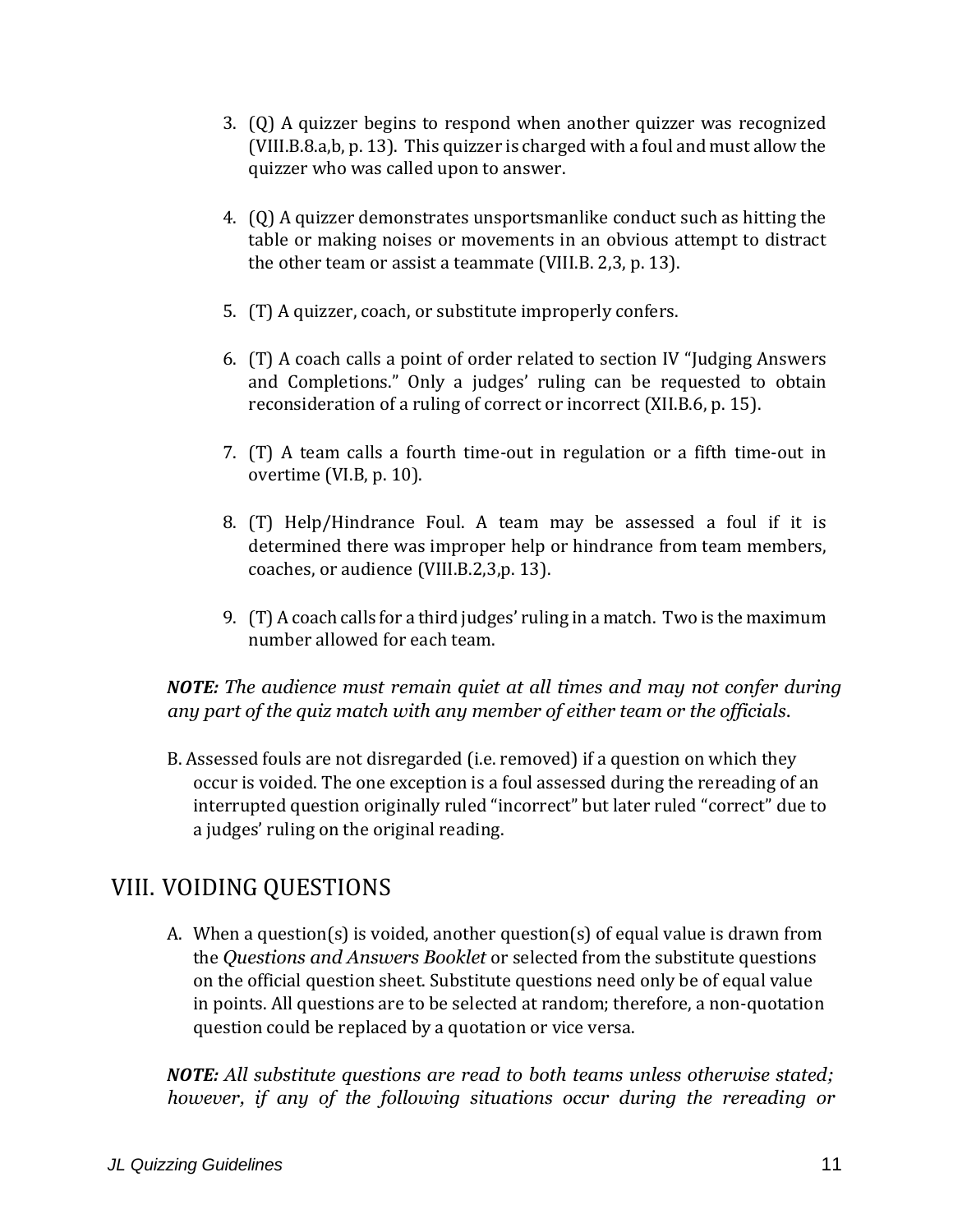*answering of an interrupted question, the new question is read only for the team to whom the interrupted question was being reread.* 

- B. The judges should void a question and substitute another question of equal value when:
	- 1. The point value, or any word of the question, as read by the quizmaster, differs from the *Questions and Answers Booklet* (XV.A.12, p.20).
	- 2. There was obvious "help or hindrance" by an opposing coach, an official, audience, situation, or opposing team member. The new question is read only for the offended team.
	- 3. There was obvious "help or hindrance" from a coach or member of the same team. The new question should be read only for the other team.
	- 4. A quizzer remaining illegally in the quiz match responds to a question(s). In this situation, any question(s) answered illegally by that quizzer correctly or incorrectly—must be voided.
	- 5. The equipment indicates a tie between members of opposite teams.
	- 6. It is proven that the equipment is not functioning. If it can be determined at what point the malfunction occurred, all questions from that point will be voided. If the point of malfunction cannot be determined, the quiz match will be started over or rescheduled.
	- 7. Judges reverse a "correct" decision on an interrupted question. The new question is read only for the other team.
	- 8. A quizzer other than the one identified (recognized) by the quizmaster begins to answer unless it is determined he was actually the first quizzer to respond and the quizmaster incorrectly identified the other quizzer.
		- a. If the quizzer wrongly responding (a quizzer not identified by the quizmaster) is on the opposing team from the one identified, the quizzer will be stopped, a foul assessed, the question voided, and a new question read for the offended team.
		- b. If the quizzer wrongly responding (a quizzer not identified by the quizmaster) is on the same team as the quizzer identified, the quizzer will be stopped, a foul assessed, the question voided, and substitute question read for the opposing team. If this occurs during a question being reread, the question is voided, a foul is assessed, and there is no further reread.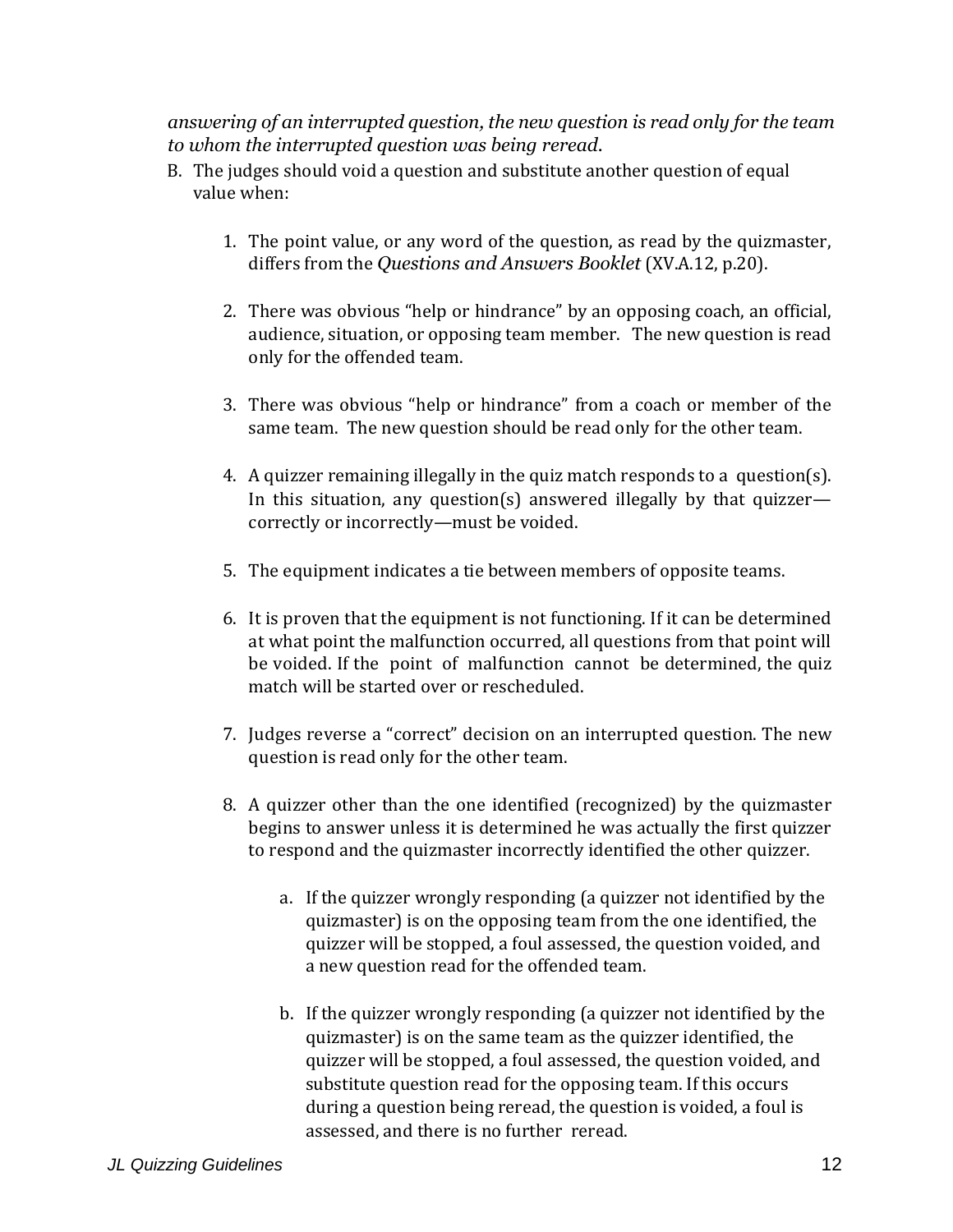If a quizzer is incorrectly identified by the quizmaster, and the quizzer who was actually the first one to respond answers, his answer should be judged correct or incorrect, and no foul is assessed.

If a quizzer is incorrectly identified by the quizmaster, and begins to answer, the question is voided. No foul is assessed. The substitute question is read for the team that initially responded (XV.A9, p.19 Note).

### IX. CLOSING THE MATCH

At the conclusion of the twentieth question or an overtime period, the quizmaster should declare the match closed, pending reading of the scores, unless a coach desires to make a point of order or request a judges' ruling concerning the last question. Team members should remain in place but are permitted to quietly confer.

The scorekeeper should compare his official score with that of the coaches, making corrections as they deem necessary. If upon the comparison of the scores, either coach desires to challenge its accuracy, they must immediately do so. When the coaches agree with the accuracy of the official scores, they will initial the official scoresheet and the scores will be considered final.

The quizmaster of the scorekeeper will announce the top two quizzers and the first- and second-place teams, and the match will be officially closed by the quizmaster.

#### X. TIE GAMES

If there is a tie at the end of the twentieth question, the quizmaster will announce the tie and should reopen the match after allowing one minute for the teams to confer and make substitutions. Three additional questions, one of each point value, shall be asked in random order in the first overtime period.

Should there still be a tie at the end of the first overtime period, there shall be as many onequestion, 20-point, sudden-death overtime periods as needed to break the tie.

### XI. UNUSUAL SITUATIONS

If unusual situations arise which are not clearly covered in the *JL Quizzing Guidelines,* or if the judges disagree as to the interpretation of the *JL Quizzing Guidelines,* they may choose to consult with the quiz coordinator. When doing so the quizmaster should declare an official time-out, inform the teams they may confer, and, with the judges, privately confer with the coordinator. They should briefly explain the situation to the coordinator without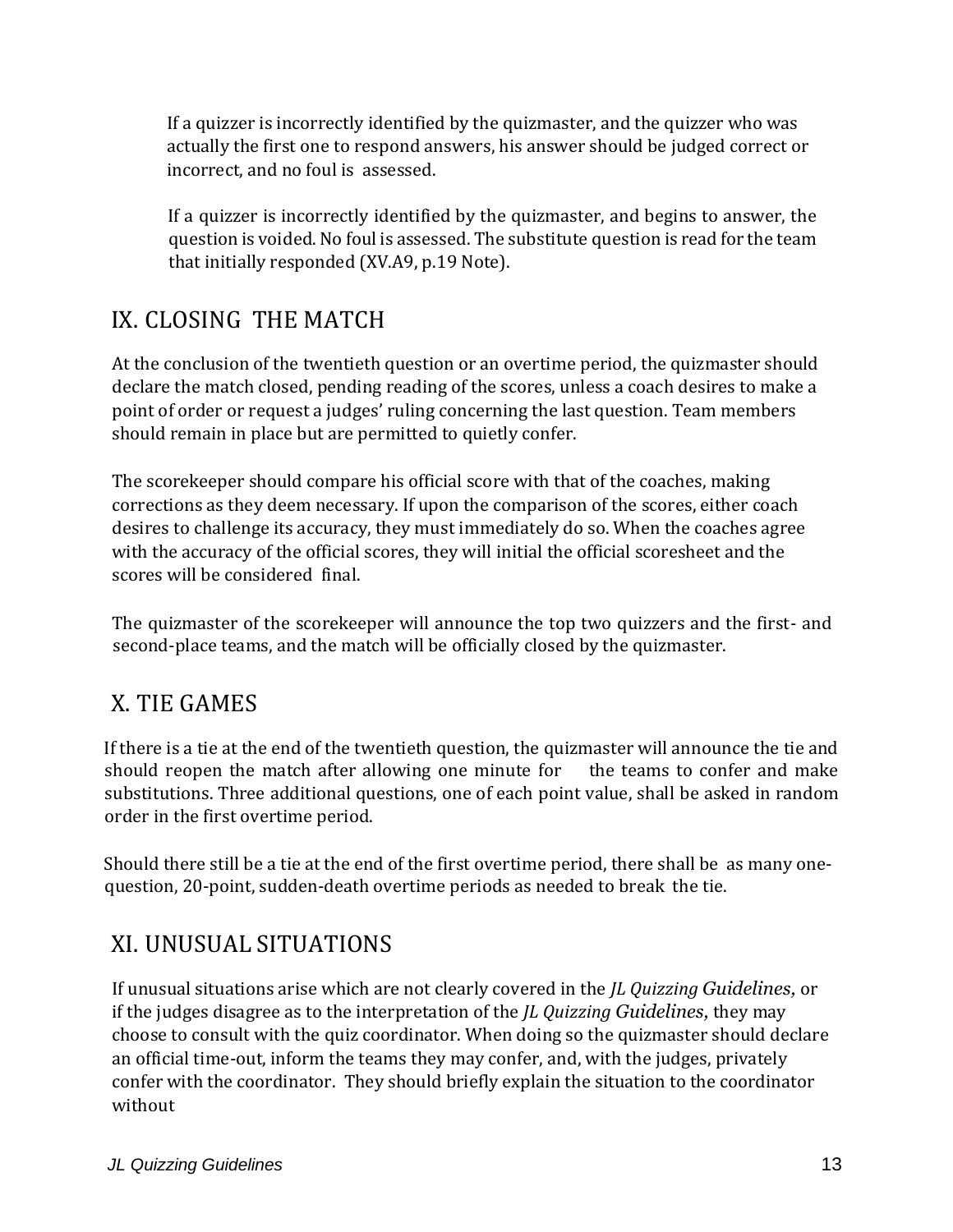revealing the teams involved. The coordinator and officials are authorized to make as fair and equitable a ruling as possible. The quizmaster should then state the decision to the teams. Such special rulings are final.

#### XII. POINT OF ORDER

- A. A point of order attempts to correct a procedural error or call attention to a possible rule violation. The head coach or assistant coach has the right to call **"point of order"** in any of the following examples. A quizzer may call point of order only under examples 1 and 2. During the **"point of order,"** the coach should briefly state the basis (rule violation) of the request. Officials should then determine the proper course of action.
- B. Examples:
	- 1. The quiz equipment needs to be reset.
	- 2. The quizmaster calls the number of the next question without rereading an interrupted question.
	- 3. A quizzer remains illegally in the match.
	- 4. A wrong point value is read by the quizmaster.
	- 5. An eleventh 10-point, eighth 20-point, or fourth 30-point question is called during any match. This point of order may be made immediately upon calling of the point value. For example, the quizmaster reads: "Question. Question number sixteen, for thirty points." The point of order should be made before the quizmaster starts to read the actual question. If it is not, it must then be made before the succeeding question is called.
	- 6. Any rule violation occurs other than section IV. "Judging Answers and Completions" (see section XIII. Judges' Ruling). Requesting a Point of Order to reverse a ruling based on section IV. "Judging Answers and Completions" is a team foul (VII.A.6. p. 12).
- C. A point of order must be called before the calling of the next question, before time-out is permitted, or before the match is closed. (The exception is failure to reread an interrupted question. This may be made before the calling of the question following the question read in error. For example, question four is interrupted, question five is read in error. The point of order must then be made before the calling of question six).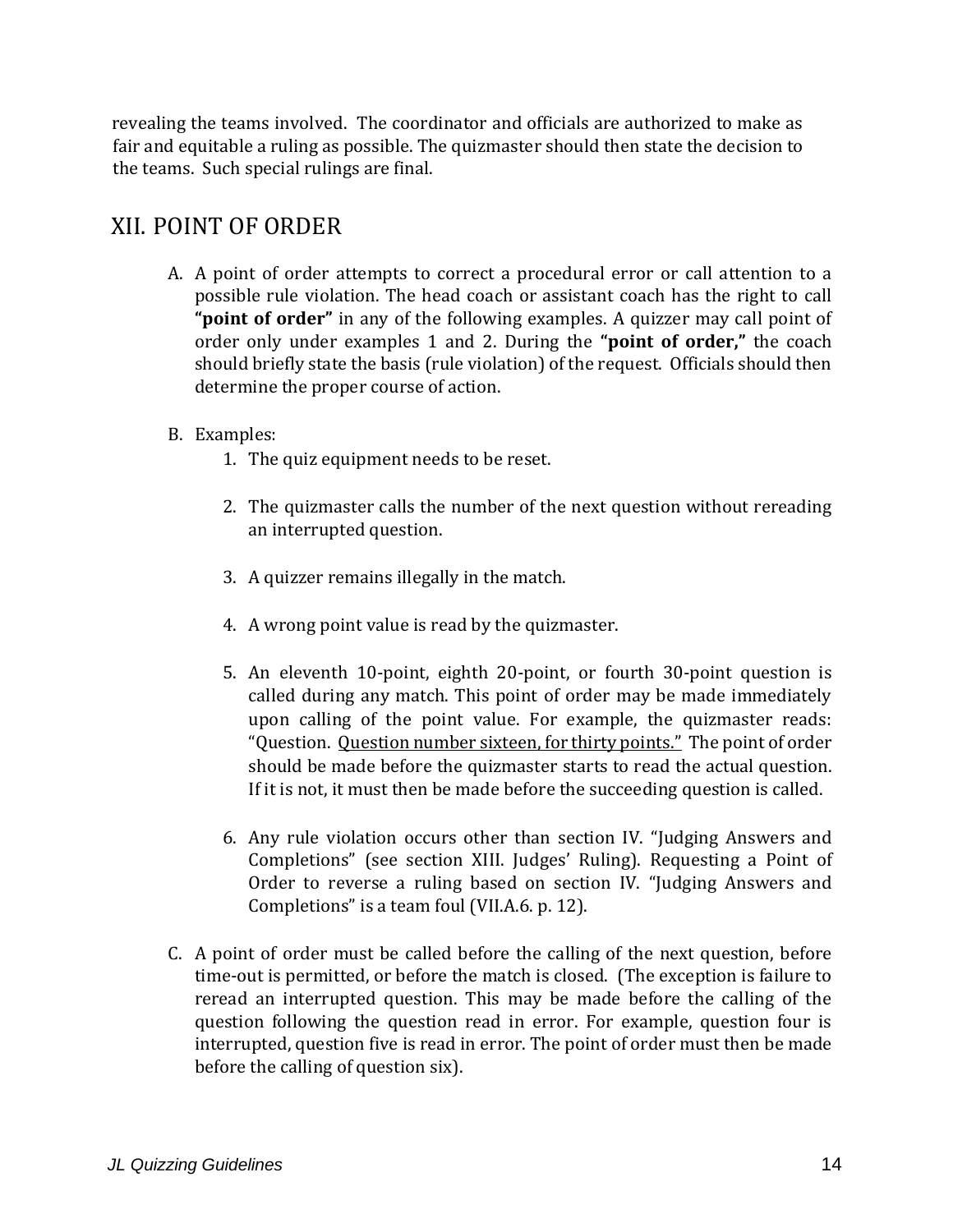#### XIII. JUDGES' RULING

A judges' ruling is a request from a head coach for the judges to consider reversing a decision of 'correct' or 'incorrect' (based on section IV. "Judging Answers and Completions) that has already been announced. Only the head coach has the privilege to call for a judges' ruling.

- A. A head coach shall request a judges' ruling and the request will be recognized by the quizmaster. Upon being recognized, the coach will have 30 seconds to state his request and reason. After the request, the judges (without conferring) will use coins to indicate their votes to uphold or revere the decision of the quizmaster. If the vote is unanimous, it will be announced by the quizmaster. If it is not unanimous, the judges will remain in the quiz area, confer briefly among themselves, and cast another vote. This second vote need not be unanimous. The decision of the judges does not need to be unanimous. The quizmaster should announce the judges' ruling decision. (See Section XV. D. 2, p. 23)
- B. Each team shall be allowed two judges' rulings per match including any overtime. Additional judges' rulings called for will result in a team foul.
- C. Coins are NOT flipped when voting. It is important that all judges vote independently of one another.
- D. Each judge will keep his coin covered until all judges have made a decision. At that time, the quizmaster will indicate for each judge to uncover his coin. If a judge determines to vote the response "correct," he will place his coin "heads" up. If a judge determines to vote the response "incorrect," he will place his coin "tails" up.
- E. A Judges' Ruling must be called before the calling of the next question, before timeout is permitted, or before the match is closed.

#### XIV. GUIDELINES FOR COMPLILING OFFICIAL QUESTION SETS FOR **COMPETITION**

- A. All questions and answers will be taken from the *Questions and Answers Booklet*; Scriptures taken from the English Standard Version.
- B. Teams should not be given access to official competition question sets prior to quizzing.
- C. Computer-generated official sets follow the same guidelines as randomly drawn sets.
- D. Sets of questions may be compiled in the following way: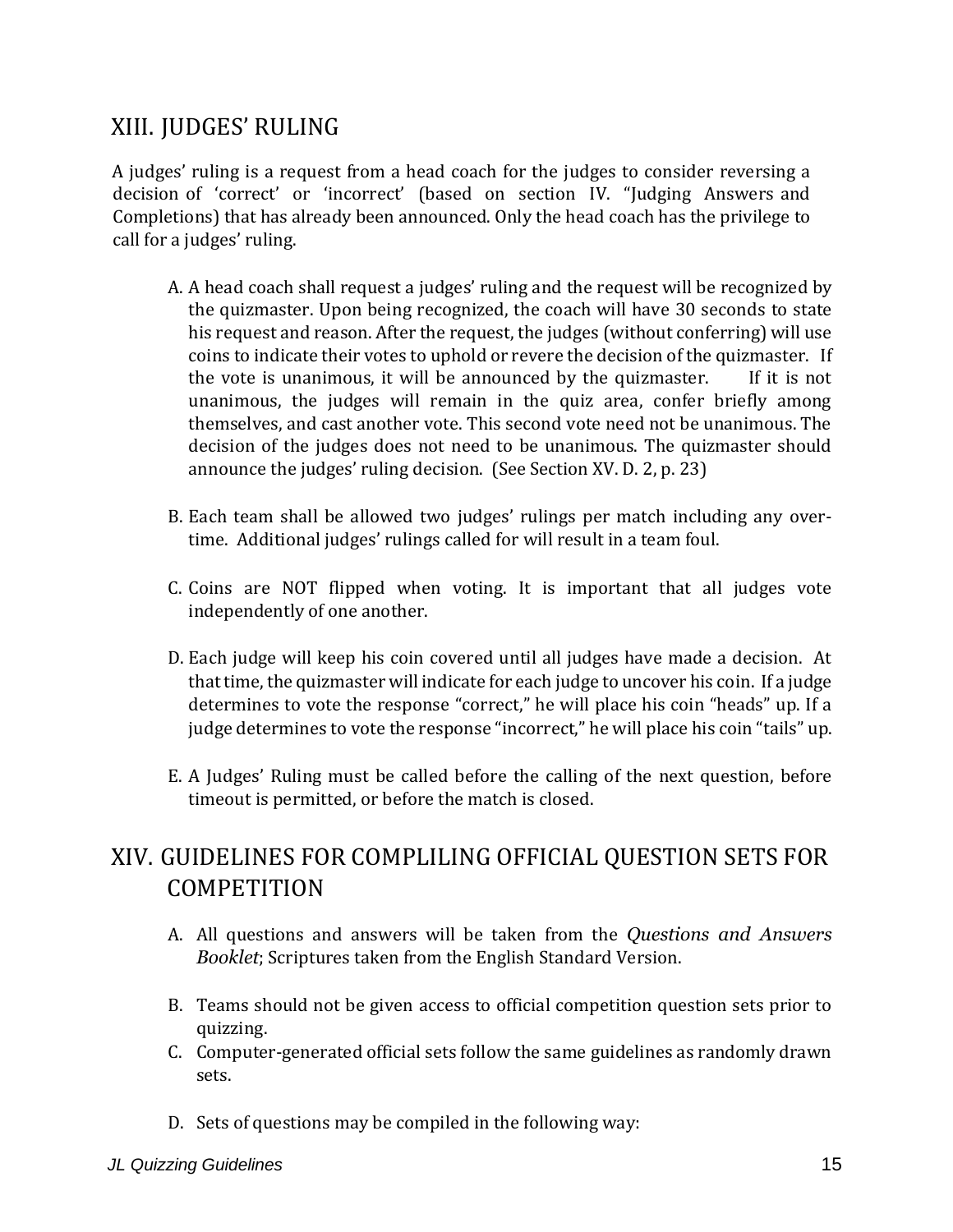- 1. Randomly draw the first twenty questions for each round by separating the questions to be used by point value and thoroughly mixing them in a container. The quizmaster should then draw, at random:
	- a. Ten 10-point questions
	- b. Seven 20-point questions
	- c. Three 30-point questions
	- d. Three additional questions, one of each point value, shall be drawn and used in random order in the first overtime period (X.A, p.14)
- 2. Using the cards that have been randomly drawn, one of the officials should arrange them in preparation for the match as follows:
	- a. Have at least three 20-point questions in either half of the match.
	- b. Have a least one 30-point question in either half of the match.
	- c. The match should neither start nor end with a 30-point question.
	- d. The 30-point questions should not fall back-to-back.

The quizmaster should read the questions in the arranged order, assigning question numbers (1 to 20) as he reads them. The quizmaster should sit between the scorekeeper and timekeeper so they can also see the questions, unless they have been given copies of the question sets.

- 3. If only a portion of the *Questions and Answers Booklet* is being used in a particular match, the teams should be notified of the portion being used at least three weeks in advance.
- 4. It is permissible, at the conclusion of each quiz match, to return the used question cards to the container to be reused during the competition. Returning the cards to the containers will permit any of those cards to be randomly selected for use (repeated) throughout the competition and/or during the following match.
- 5. The decision to either permit or disallow repeated card questions shall be announced in advance or during the orientation for each competition. When repeats are permitted, cards may be randomly selected for use throughout the competition and/or during the following match.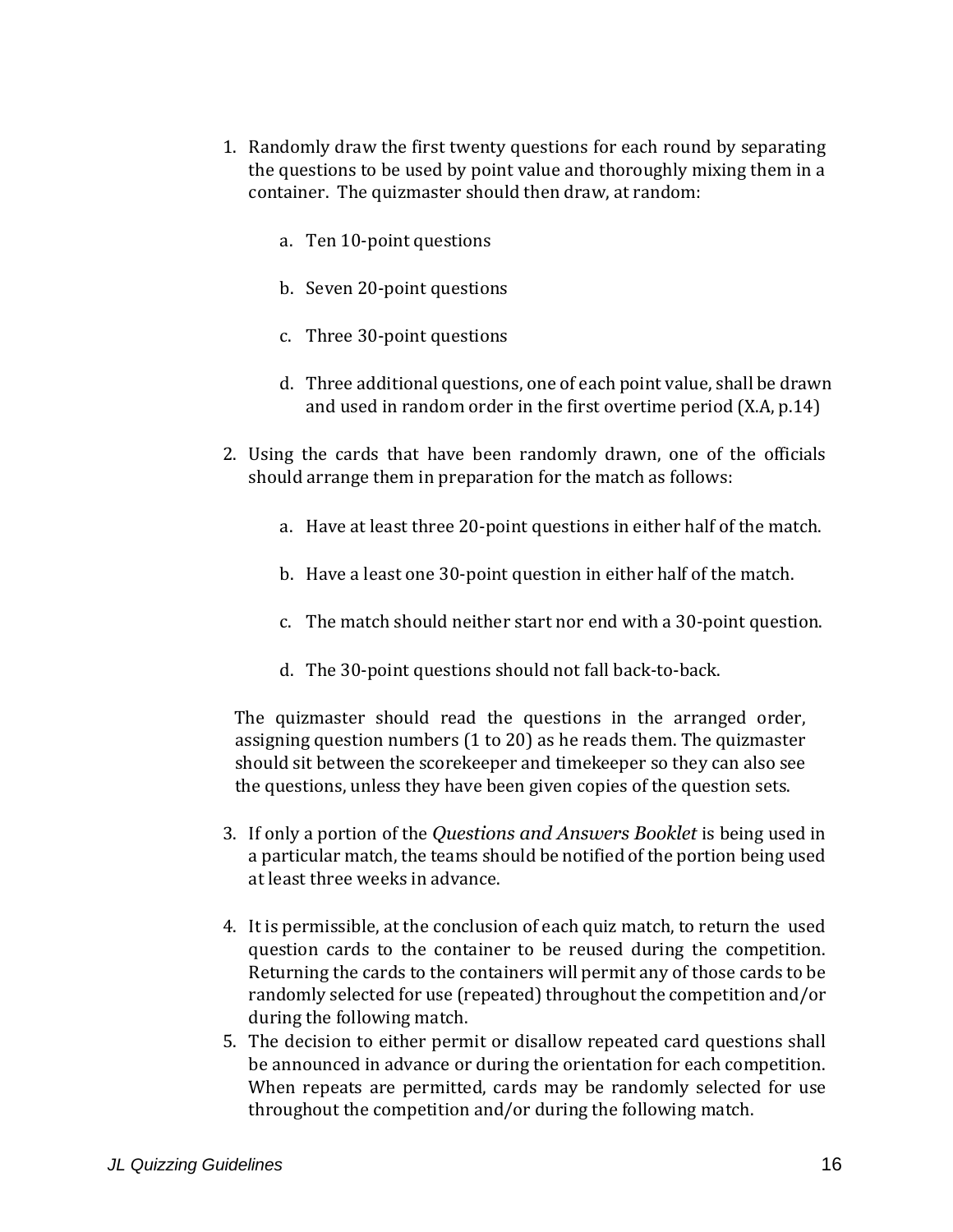- 6. Sets of questions may be drawn (according to the preceding guidelines) and put into sets by a neutral person before the quizzing begins. These sets should include (in random order) a section of substitute questions and a section of overtime questions, each consisting of one question of each point value.
- 7. Additional substitute or overtime questions may be drawn from the *Questions and Answers Booklet* container as needed or selected from previous or extra matches on computer-generated sets.

#### XV. GUIDELINES FOR QUIZ OFFICIALS

The following officials will be involved in a Junior Lutherans Quiz competition: a quizmaster/judge, a scorekeeper/judge, and a timekeeper/judge. If there are sufficient officials, a judge (or judges) will be added and either the timekeeper and/or scorekeeper will not serve as a judge.

*NOTE: All officials should avoid sounding harsh or uncaring. Quizzers should be treated with kindness and understanding. Officials should announce errors and fouls in a calm voice. Should a quizzer be overcome by emotion, the quizmaster may call an official time-out for the team in need. The coach may communicate only with that quizzer and my make any necessary substitution.* 

#### A. SPECIFIC DUTIES OF QUIZMASTER/JUDGE

- 1. The quizmaster has general oversight of the match.
- 2. Prior to the match, the quizmaster will answer any questions concerning procedure.
- 3. If prepared sets of questions are not available, the quizmaster should compile a set of twenty questions for each match using the guidelines given in section XIV.
- 4. The quizmaster will have each quizzer test their buzzer and introduce themselves, followed by the coaches and substitutes of each team. The officials should also introduce themselves.

*NOTE: The quizmaster is encouraged to check the equipment after Question #10.* 

5. The quizmaster reminds the teams and audience of the need for quiet, allowing no conferring except during time-outs.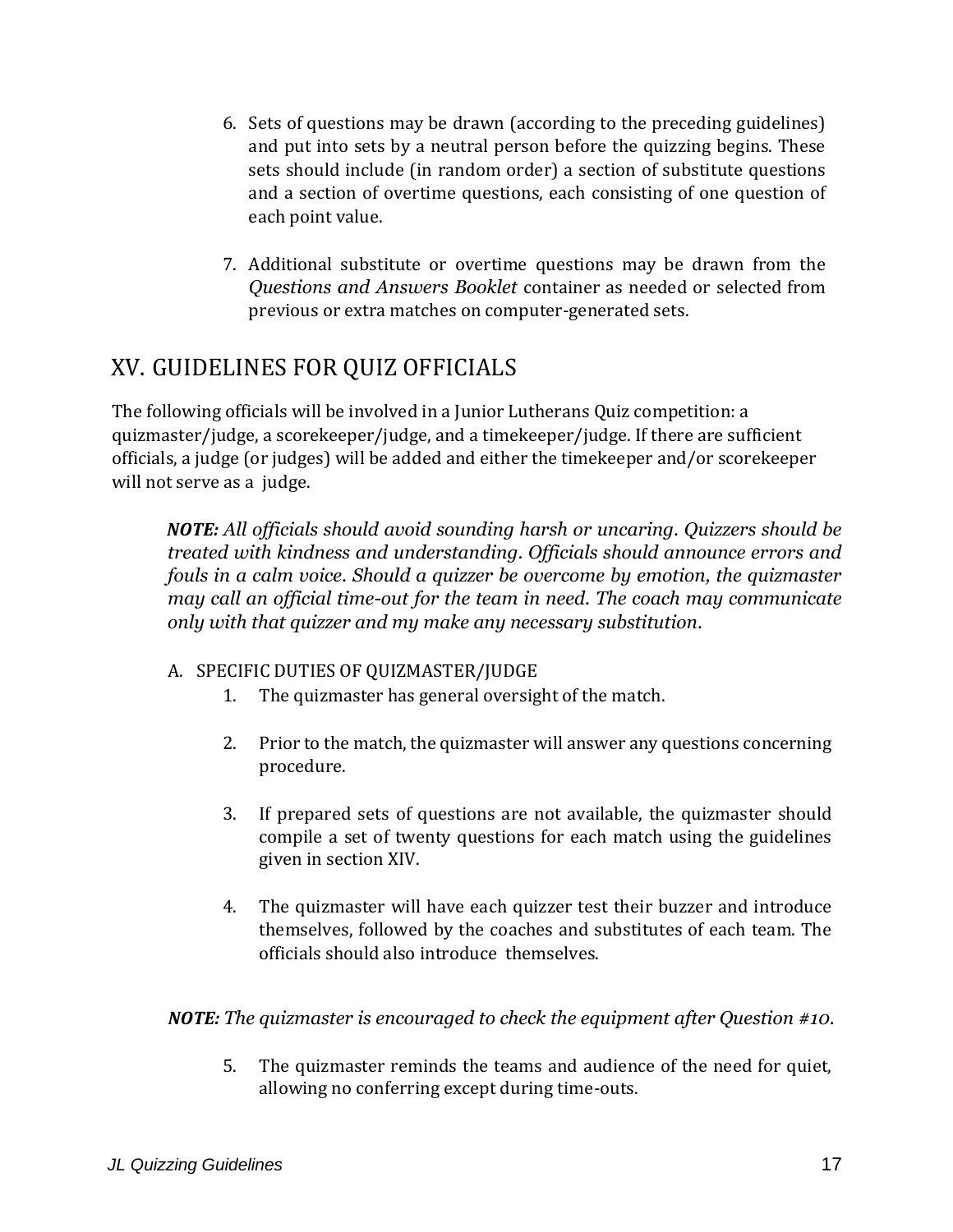- 6. The quizmaster makes sure someone offers prayer before the beginning of the match.
- 7. The quizmaster attempts to keep the match running smoothly and pressure-free.
- 8. The quizmaster should read each question loudly, distinctly, and clearly, without giving advantage to either team. Proper procedure is to call **"Question,"** then begin reading the introductory remarks (underlined in all examples) and the question. For example, **"Question. Question number one, for ten points. How many books are there in the Bible?"** 
	- a. **"Question number"** refers to the order of the questions in a particular match, not the number of the *Questions and Answers Booklet* question. A quotation question should be introduced in the following manner: **"Question. Question number twentyseven for ten points. Quotation Question: Where did**  the universe come from?"
	- b. It is important NOT to pause during any introductory remarks.
	- c. If the quizmaster should call an incorrect color or number when recognizing a quizzer, the quizmaster or a judge may immediately correctly identify the proper quizzer ("Red 1 correction, Red 2)" "Red1—correction, Green 1)".
- 9. The quizmaster should recognize the first quizzer to respond by calling the team color and quizzer's number (III.C, p. 7). Quizzers are numbered from the inside out (4-3-2-1, 1-2-3-4). See diagram on p. 6.

*NOTE: The quizmaster should not interrupt the quizzer if the quizzer is obviously attempting to complete an answer—even if the quizzer has already given incorrect information (IV.B.2, p.9).* 

> 10. If a quizzer interrupts by activating the equipment after the quizmaster has started to read the first word of the question (exclusive of introductory remarks), the quizmaster should immediately stop reading and call, **"Interruption"** then recognize the quizzer by color and number (III.F, p.7, example; XV.A.9, p. 19).

If a quizzer interrupts on the last word of a question, the quizmaster should finish that word (III.F, p.7)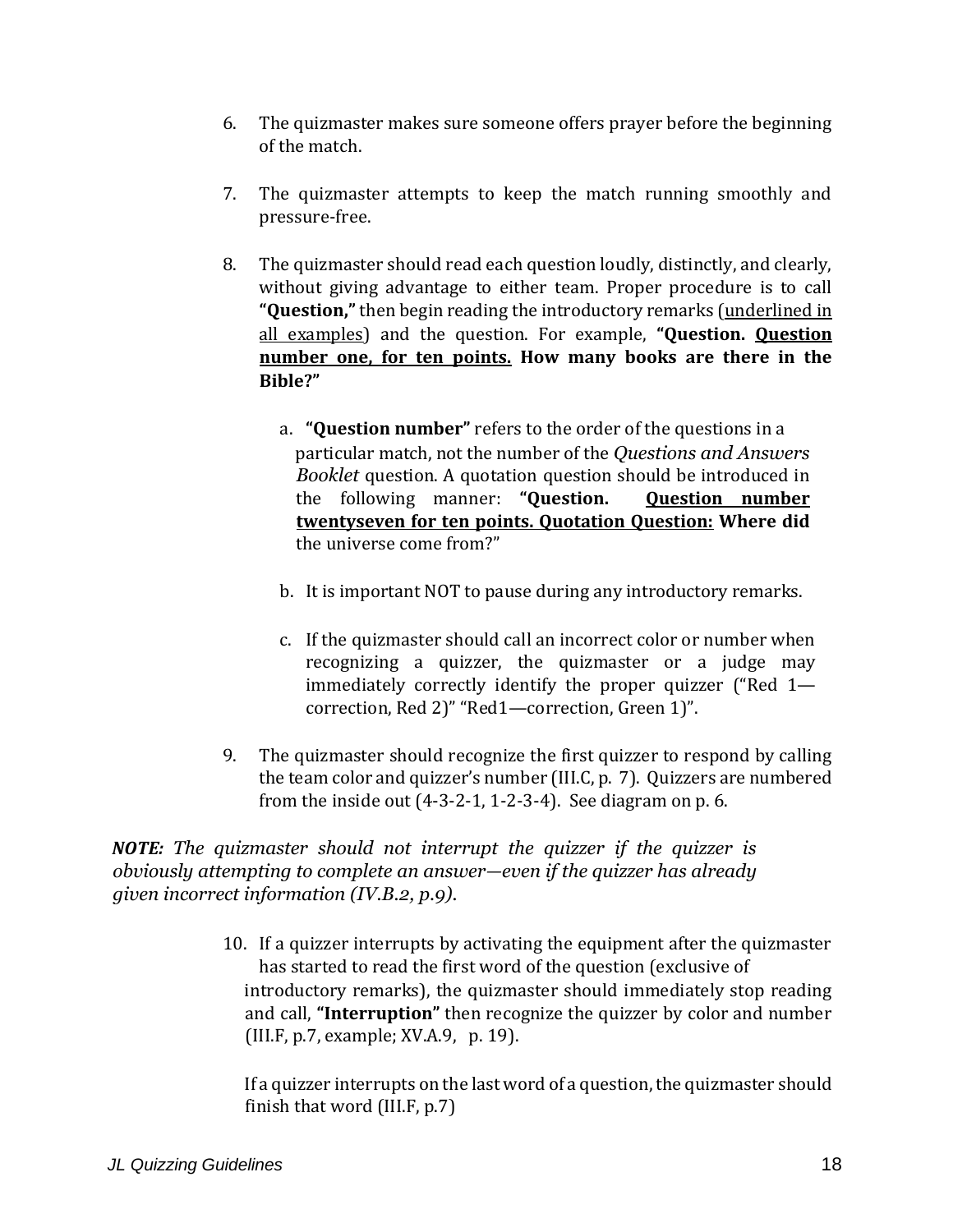- 11. If interrupted before beginning to read the first word of the question, the quizmaster should stop reading and assess a foul. The question will then be restated with all quizzers eligible to respond (III.I, p.7).
- 12. If the quizmaster misreads any portion of the question, the question will be voided (VIII.B.1, p. 13).
- 13. The quizmaster should prevent the participants from violating the guidelines.
- 14. If a response (quotation or non-quotation) is obviously correct or incorrect, the quizmaster will announce the decision after the quizzer has finished the response, together with the plus or minus points.
- 15. If a response is not obviously correct or incorrect, the quizmaster should permit the quizzer the full 30 seconds to attempt to complete the response (III.D, p. 7).
- 16. The quizmaster is encouraged to make an independent decision on each response.
- 17. At the conclusion of the twentieth question and any possible overtime period, the quizmaster should declare the match closed, pending the reading of the scores unless a coach desires to request a judges' ruling or there is a point of order. Team members should remain in place but are permitted to confer quietly until the scores are announced. The match should not be closed if a coach requests a judges' ruling.
- 18. When scores are agreed upon, the quizmaster or scorekeeper will announce the top two quizzers and the first- and second-place teams. The quizmaster will then officially close the quiz match.

#### B. SPECIFIC DUTIES OF TIMEKEEPER/JUDGE

1. Timekeepers should time all responses, time-outs, five-second periods to respond to the question, and judges' rulings. At the conclusion of

each time period, **"Time"** should be called distinctly and loudly.

2. Time periods, and when to begin timing them, are as follows: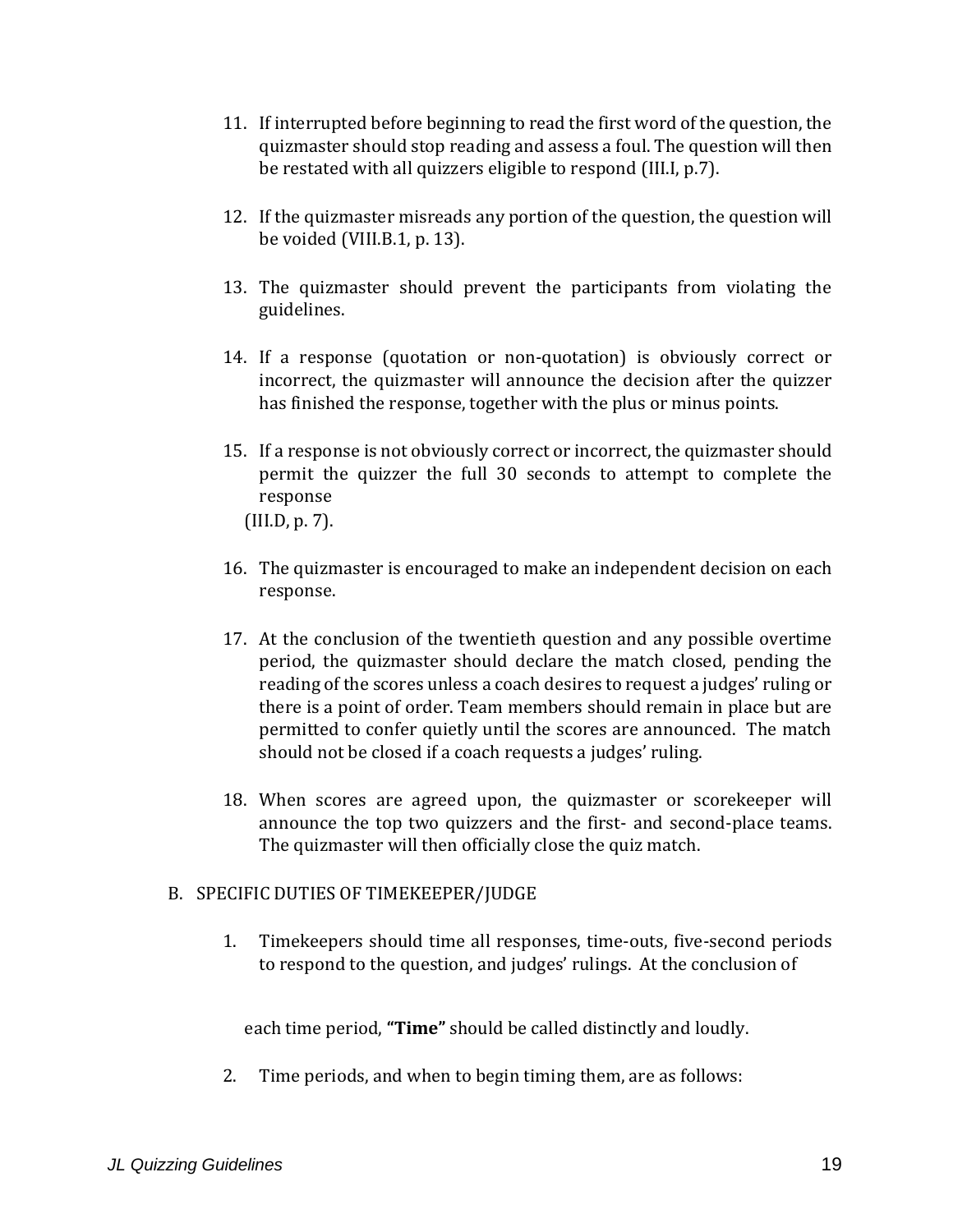**5 seconds to respond to a question**—begins after the quizmaster finishes reading the last word of the question (III.E. p. 7).

**30 seconds to respond**—begins after the quizmaster has recognized the quizzer by color and number. In the case of a tie between quizzers on the same team, time begins when the head coach states which quizzer will respond (III.K, p. 8).

**30 seconds time-out**—begins after the quizmaster officially grants a time-out.

**30 seconds to request a judges' ruling—**begins when the quizmaster officially grants the coach's request (XIII, p. 16).

**60 seconds (1minute) time prior to an overtime period**—begins after a tie game and the quizmaster officially grants the time for teams to confer and make substitutions.

*NOTE: It is acceptable for official time to be kept using a countdown timer which is built into a quiz box or a stand-alone countdown timer, and can be used to replace the calling of "Time" by a timekeeper. In such cases where another official is capable of starting a countdown timer, it is not necessary to designate an official timekeeper.* 

The officials should verify the accuracy of the countdown timer against a watch or stopwatch prior to the beginning of the first quiz of the day, and determine proper to the first quiz of a tournament whether or not the sound made by the countdown timer is sufficiently loud enough for the officials to determine when the official time period has ended.

If the sound is not loud enough for the officials to determine the end of the specified time period, then a regular timepiece and timekeeper should be used. Participants in a match (teams or officials) may still wish for an official to signify that time has been called after the countdown timer has sounded. If this is the case, the end of the official time period is still signified by the sound made by the countdown timer, and not by the statement "Time has been called" by one of the officials.

- C. SPECIFIC DUTIES OF SCOREKEEPER/JUDGE
	- 1. The scorekeeper should obtain the names of the teams, quizzers, and substitutes before the beginning of the match.
	- 2. The scorekeeper should write in the point value of the question as called by the quizmaster and check for the correct number of point values. (If prepared sets are used, this may be done before the match begins).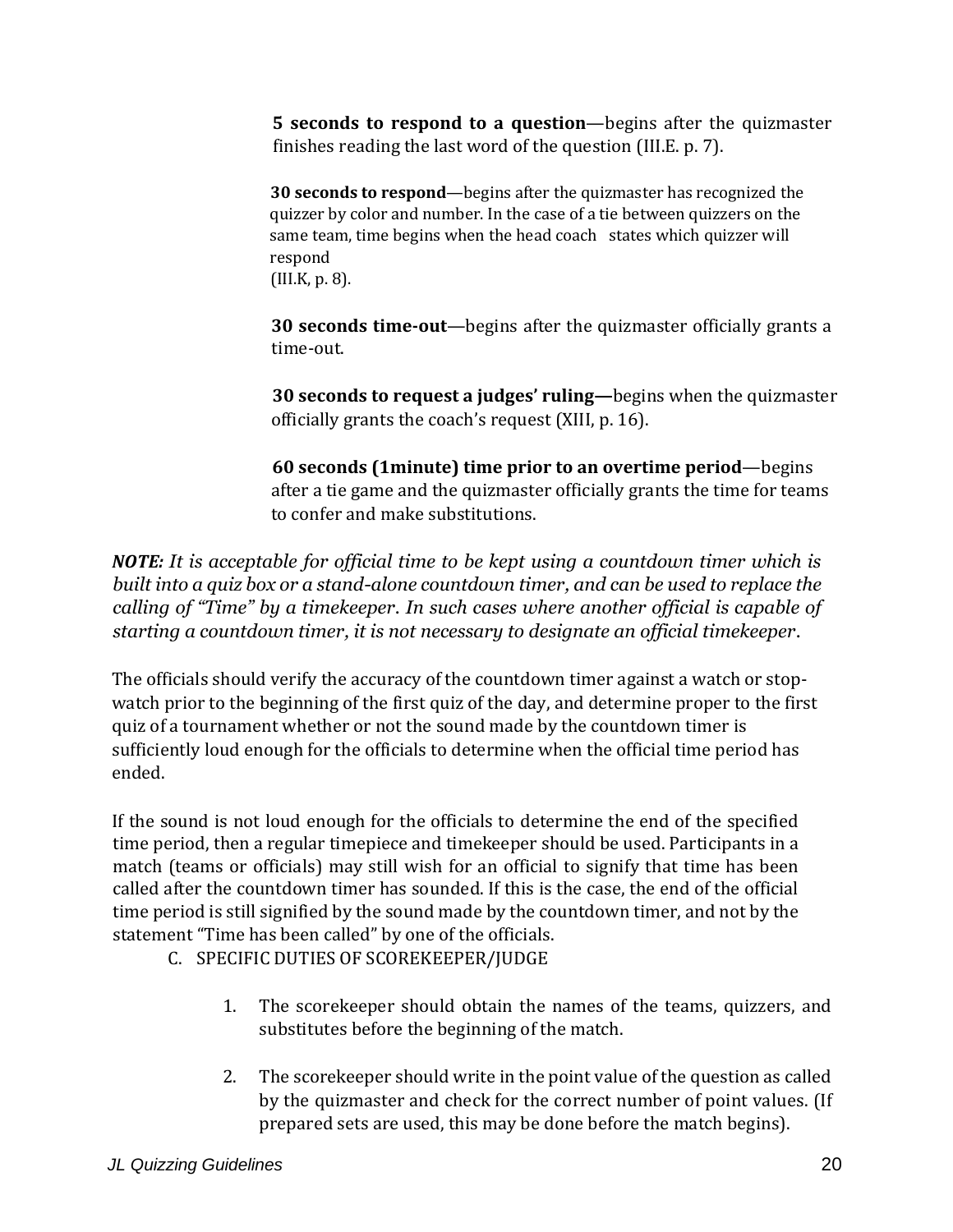- 3. If the quizmaster should call a wrong question number or point value, the scorekeeper should immediately call it to the quizmaster's attention.
- 4. The scorekeeper should record all quizzers' points, deductions, fouls, and bonuses.
- 5. The scorekeeper should keep record of time-outs and inform the quizmaster if a team calls a fourth time-out.
- 6. The scorekeeper should keep a running score, recording all bonus points as they are earned and recording all fouls as they are called.
- 7. The scorekeeper should immediately inform the quizmaster when a quizzer must leave the match.
- 8. The scorekeeper should mark all interruptions by circling the number of the question interrupted.
- 9. The scorekeeper should make all "incorrect responses" by circling the point value to be deducted (V.B, p. 10).
- 10. The scorekeeper should mark all fouls assessed by using the letter **F** on the scoresheet and circling it in the box under the question number and alongside the name of the quizzer. This will assist in distinguishing between incorrect responses and fouls (VII, p. 11).
- 11. At the conclusion of the match, the scorekeeper should compare the official score with that of the coaches, making corrections as the scorekeeper deems necessary. If upon the comparison of the scores, either coach desires to challenge its accuracy, they must immediately do so. When the coaches agree with the accuracy of the official scores, they will initial the official scoresheet and the scores will be considered final.

The quizmaster or the scorekeeper will announce the top two quizzes and the first- and second-place teams and the match will be officially closed by the quizmaster.

#### D. GENERAL DUTIES OF ALL JUDGES

#### *NOTE: Any judge may request the quiz coordinator's assistance.*

1. **Calling of fouls.** A foul should be called as it occurs, unless the quizmaster is reading the question or a quizzer is responding. In such cases, the foul should be called after the timekeeper has called **"Time".** (VII.A.3, p. 11).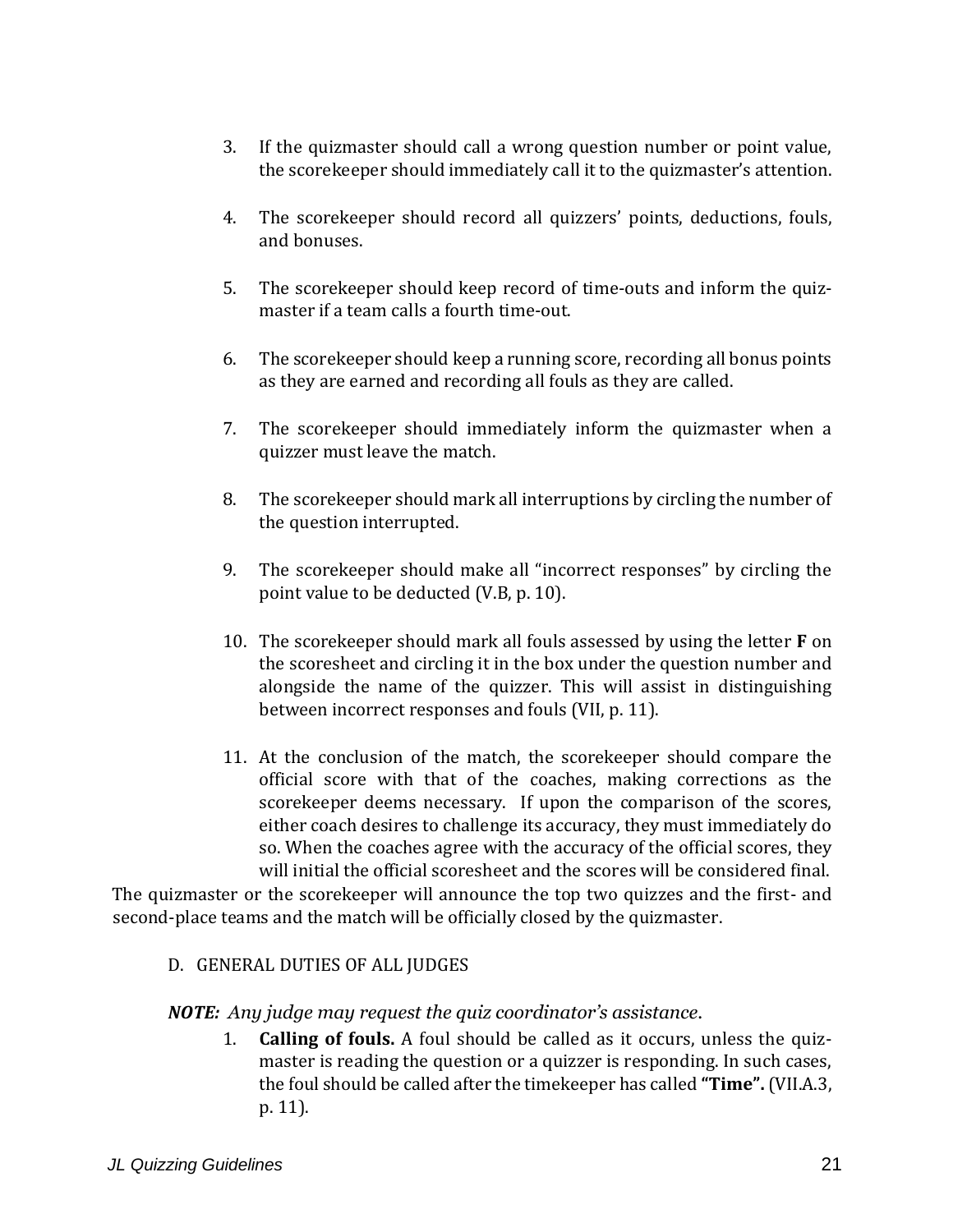- 2. **Making decisions as to correctness of responses.** If the quizmaster determines a response is obviously correct or incorrect (quotation or non-quotation), the quizmaster should state the decision without asking for the judges' help. However, if the quizmaster is unsure, the quizmaster should call for an independent decision by the judges—without conferring. Each judge, including the quizmaster, using a coin, will indicate an independent decision by placing a coin "heads" up for correct, "tails" up for incorrect. Each judge will keep the coin covered until all three have made a decision. At that time, the quizmaster will indicate for all judges to uncover their coins and will then announce the decision. The decision need not be unanimous.
- 3. **Judges' vote.** If a judge disagrees with the quizmaster's independent decision, he may request a vote of the judges by coin without conferring. (This is done by clearly stating, "Judges' vote.") This must be done before a time-out is granted, before the next question is called, or before the match closed. Should the judges overturn the quizmaster's decision, it will be announced (XV.A.14, p.20).
- 4. **Judges' Ruling.** A judges' ruling is a request from a head coach for the judges to consider reversing a decision of 'correct' or 'incorrect' (based on section IV. "Judging Answers and Completions) that has already been announced (XIII, p. 16).
- 5. **Handling equipment problems.** Failure to reset the quiz equipment is considered a malfunction and handled according to the guidelines for equipment malfunction (VIII.B.6, p. 13).
- 6. **Incorrect identification of quizzer.** If the quizmaster should call an incorrect color number when recognizing a quizzer, the quizmaster or a judge may immediately correctly identify the proper quizzer ("Red 1 correction, red 2" or "Red 1—correction, green 1").

## GLOSSARY OF TERMS

ESSENCE—All the basic information expressed in different words. Examples of correct answers given "in essence": (Exception: Quotation questions must be word for word.

Question #6. What language is most of the Old Testament written in? If a quizzer answers, "Hebrews" instead of "Hebrew," the answer is correct in essence.

Question #80. What sin did Aaron lead the Israelites into while his brother Moses was up on the mountain with God? If a quizzer answers, "Idolatry. They were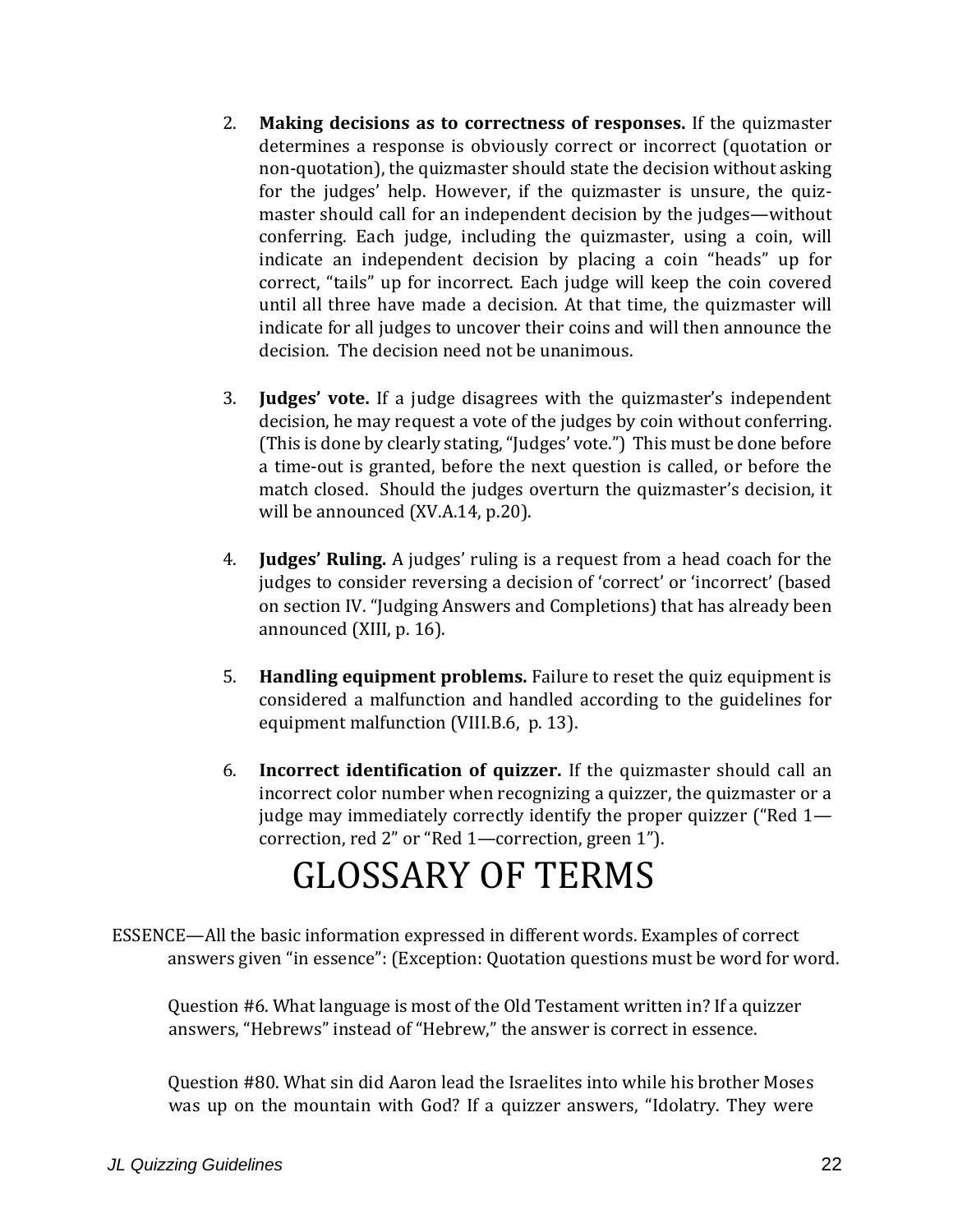making a golden calf" instead of, "Idolatry. They made an idol in the form of a golden calf," the answer is correct in essence.

- HEAD COACH—The person responsible for selecting quizzers, initiating points of order and judges' rulings, and making quizzer substitutions and replacements
- HELP/HINDRANCE—Any obvious occurrence from the audience, coaches, team members, officials, or any situation that unduly or improperly assists the quizzer in responding, or sufficiently distracts him from answering (See Section VII)
- INTRODUCTORY REMARKS—Question number, point value, and where applicable "Quotation question."
- JUDGE(S)—The official(s) responsible for calling fouls, determining the correctness of answers, and voting on judges' rulings (See Section XIII)
- JUDGES' RULING—The head coach's request for the judges to consider reversing a decision already announced (See Section XIII)
- KEYWORD—The word which distinguishes a question from any other question in the *Official Questions and Answers Excel Sheet.* It is the final word in boldface type in *Official Questions and Answers Excel Sheet*
- POINT OF ORDER—The calling of the judges' attention to a procedural error and does not seek to obtain a reversal of a decision already announced (See section XII, for examples.)
- PRE-RESPONSE FOUL—When a quizzer activates the electronic equipment during the reading of the introductory remarks or before the quizmaster has begun to read the first word of the actual question (See Section VII)
- QUIZ COORDINATOR—The person designated to oversee all quizzing at a particular level, place, or time
- QUIZMASTER—The official responsible to oversee the quiz match, read the questions, identify the first quizzer responding, and give initial rulings on correctness
- QUIZ COMPETITION [MEET]—A series of quiz matches played among any number of teams at the same time. These can be set up as round robins (each team plays all other teams), or as rounds designated by the quiz coordinator for that event
- QUIZ MATCH [ROUND, MATCH]—A contest between two teams, consisting of 20 questions and as many overtime periods as necessary